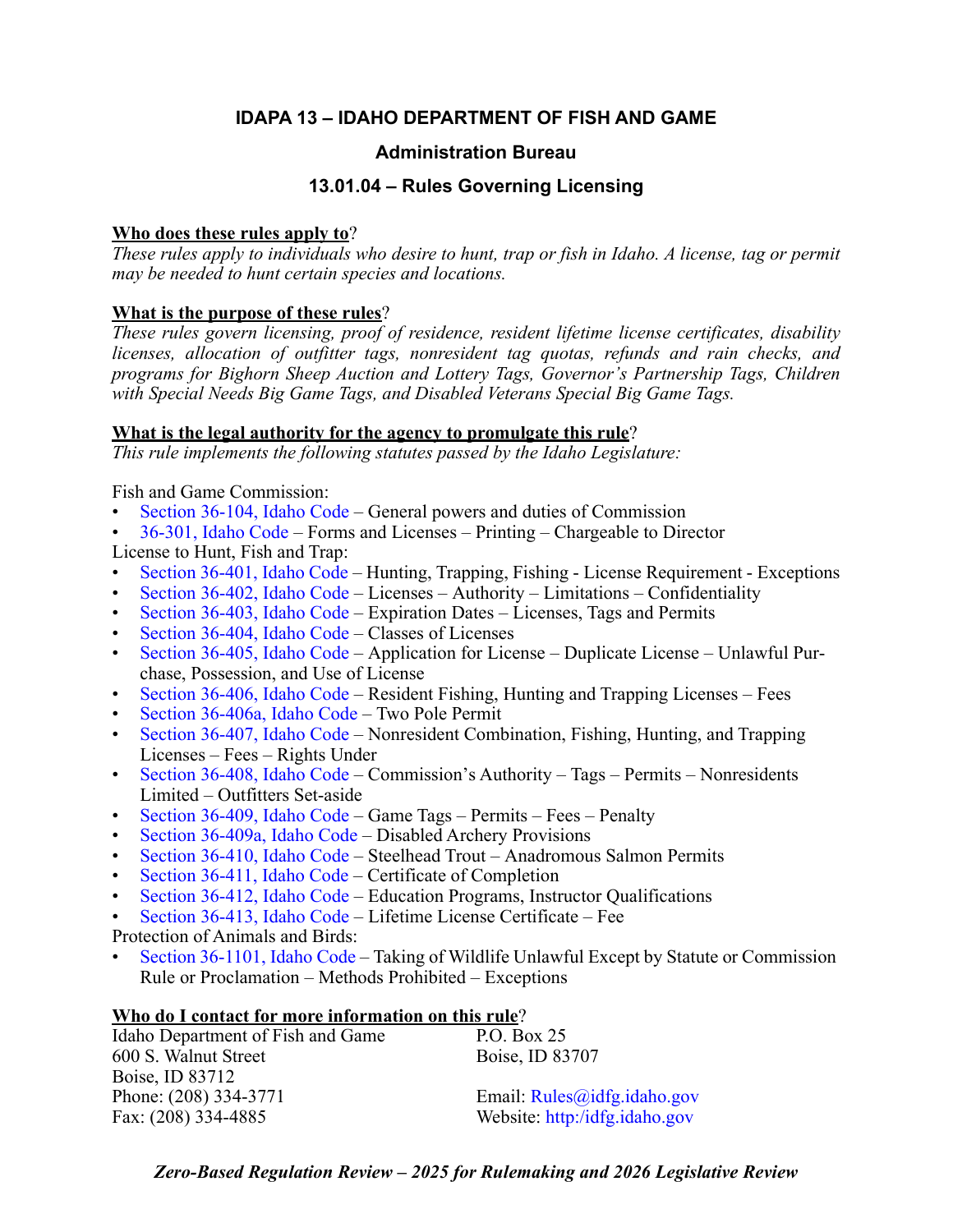# **Table of Contents**

# 13.01.04 - Rules Governing Licensing

| 200. Licenses, Permits, And Tags For Lifetime License Certificate Holders.  6 |  |
|-------------------------------------------------------------------------------|--|
|                                                                               |  |
|                                                                               |  |
|                                                                               |  |
|                                                                               |  |
|                                                                               |  |
|                                                                               |  |
|                                                                               |  |
|                                                                               |  |
|                                                                               |  |
|                                                                               |  |
|                                                                               |  |
|                                                                               |  |
|                                                                               |  |
|                                                                               |  |
|                                                                               |  |
|                                                                               |  |
|                                                                               |  |
|                                                                               |  |
| 305. Disabled Hunter And Companion: Game Tags, Permits, And Limits.  10       |  |
|                                                                               |  |
|                                                                               |  |
| 401. – 499. (Reserved) …………………………………………………………………………… 12                       |  |
|                                                                               |  |
|                                                                               |  |
|                                                                               |  |
|                                                                               |  |
|                                                                               |  |
|                                                                               |  |
|                                                                               |  |
| 560. Sale Of Unsold Nonresident General Deer And Elk Tags As Second Tags.  15 |  |
|                                                                               |  |
|                                                                               |  |
|                                                                               |  |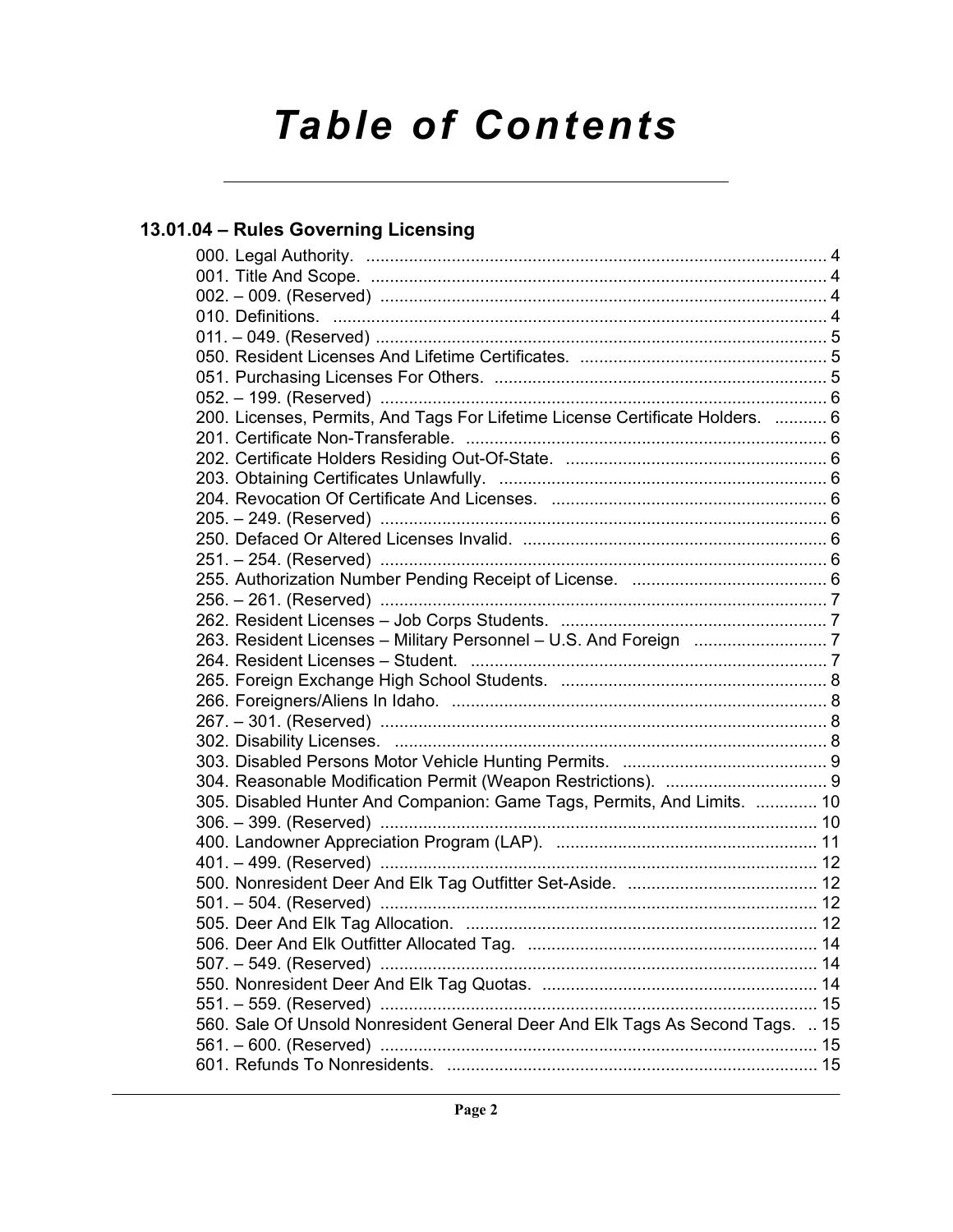# Table of Contents (cont'd)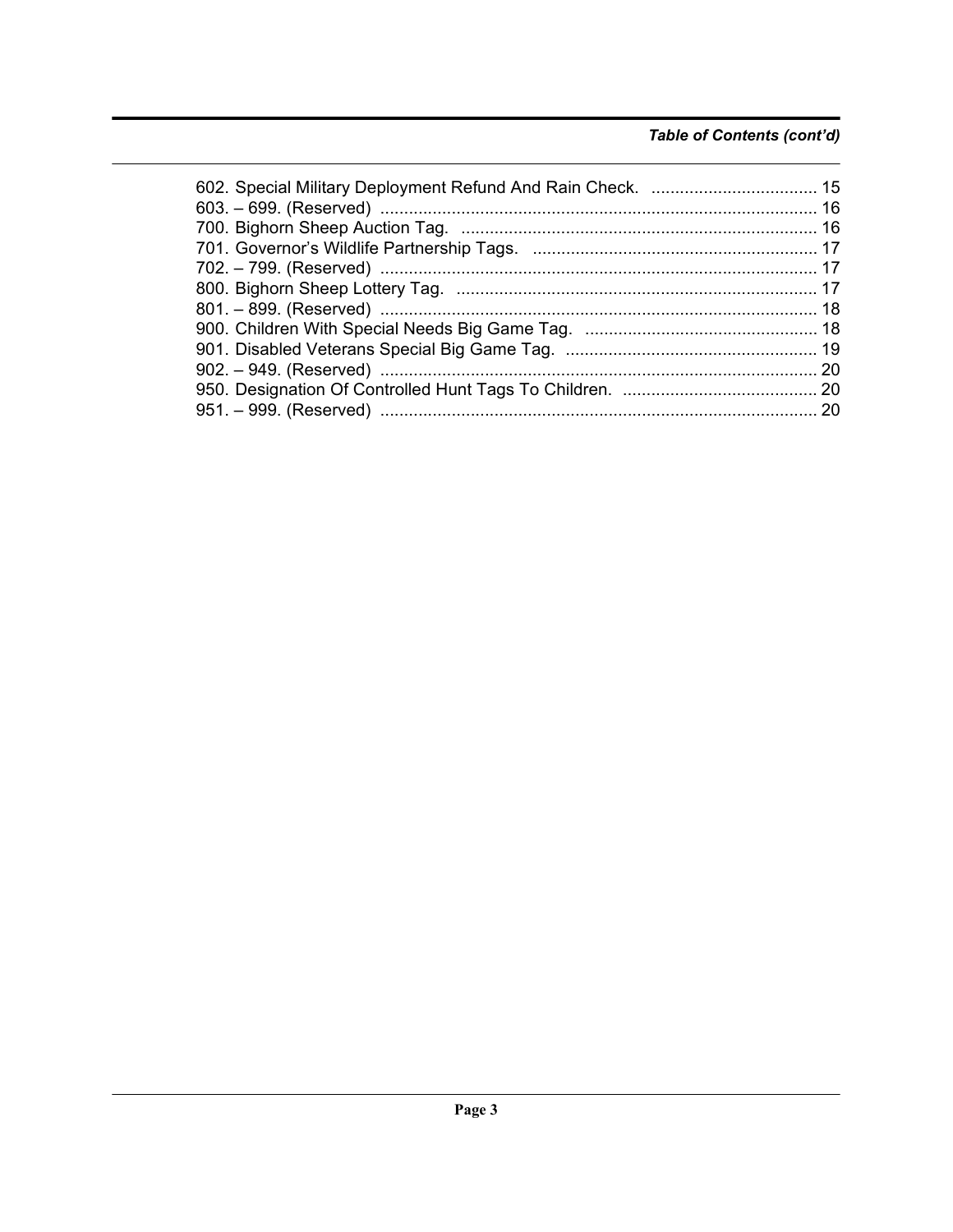# **13.01.04 – RULES GOVERNING LICENSING**

# <span id="page-3-1"></span><span id="page-3-0"></span>**000. LEGAL AUTHORITY.**

Sections 36-104(b), 36-301, 36-401 through 413, and 36-1101, Idaho Code, authorize the Commission to adopt rules concerning issuance and sales of licenses. (3-31-22)

# <span id="page-3-2"></span>**001. TITLE AND SCOPE.**

The title of this chapter for citation is IDAPA 13.01.04, "Rules Governing Licensing." These rules govern licensing. (3-31-22)

# <span id="page-3-3"></span>**002. – 009. (RESERVED)**

## <span id="page-3-4"></span>**010. DEFINITIONS.**

**01. Authorized Corporate Representative**. Any shareholder in a corporation, designated in writing by the corporation as the eligible applicant, who is in actual physical control of the eligible property.

**02. Blind Person**. A blind person has a medically documented loss or impairment of vision and includes any person whose visual acuity with correcting lens does not exceed twenty/two hundred (20/200) in the better eye, or whose vision in the better eye is restricted to a field which subtends an angle of not greater than twenty (20) degrees. (3-31-22)  $(20)$  degrees.

**03. Domicile**. The place where an individual has his true, fixed, permanent home and to which place he has the intention of returning whenever he is absent. An individual can have several dwelling places, but only one (1) domicile. Factors to consider establishing domicile include, but are not limited to: (3-31-22)

**a.** What address does the person use on tax returns and where does the person file a state resident ax return? (3-31-22) income tax return?

| b. | Where is the person registered to vote?                                     | $(3-31-22)$ |
|----|-----------------------------------------------------------------------------|-------------|
| c. | Where do the person and his immediate family live?                          | $(3-31-22)$ |
| d. | Where does the person have his mail sent or forwarded to?                   | $(3-31-22)$ |
| e. | Where does he register his automobiles?                                     | $(3-31-22)$ |
|    | Where has the person claimed a homeowner exemption on a personal residence? | $(3-31-22)$ |

**g.** Where does he have a driver's license? (3-31-22)

**04. Disabled**. A disabled person is defined as a person meeting criteria set forth in Sections 36-406(g), 01(b), Idaho Code. (3-31-22) or 36-1101(b), Idaho Code.

**05. Eligible Property**. At least three hundred twenty (320) acres of land, excluding any government lands, in one (1) controlled hunt area determined by the Department to be valuable for habitat or propagation purposes for deer, elk, pronghorn, and/or black bear, whether owned by one (1) or more persons, a partnership, or corporation. (3-31-22) corporation.  $(3-31-22)$ 

**06. Landowner**. Any person or corporation whose name appears on a deed as the owner of eligible property or whose name appears on a contract for sale of eligible property as the purchaser, and any affiliates, management companies, associated entities, wholly-owned subsidiaries, corporations, or limited liability corporations wherein fifty percent (50%) or more of the ownership or controlling interest is maintained by a single individual, partnership or corporation. (3-31-22) individual, partnership or corporation.

**07. Permanent Disability**. A medically determinable physical impairment, which a physician has certified that the condition has no expectation for a fundamental or marked change at any time in the future.

(3-31-22)

**08. Physician**. A person licensed to practice medicine pursuant to the Idaho Medical Practice Act (Sections 54-1801 through 54-1820, Idaho Code), or equivalent state licensing authority if the person is not licensed to practice in Idaho. (3-31-22)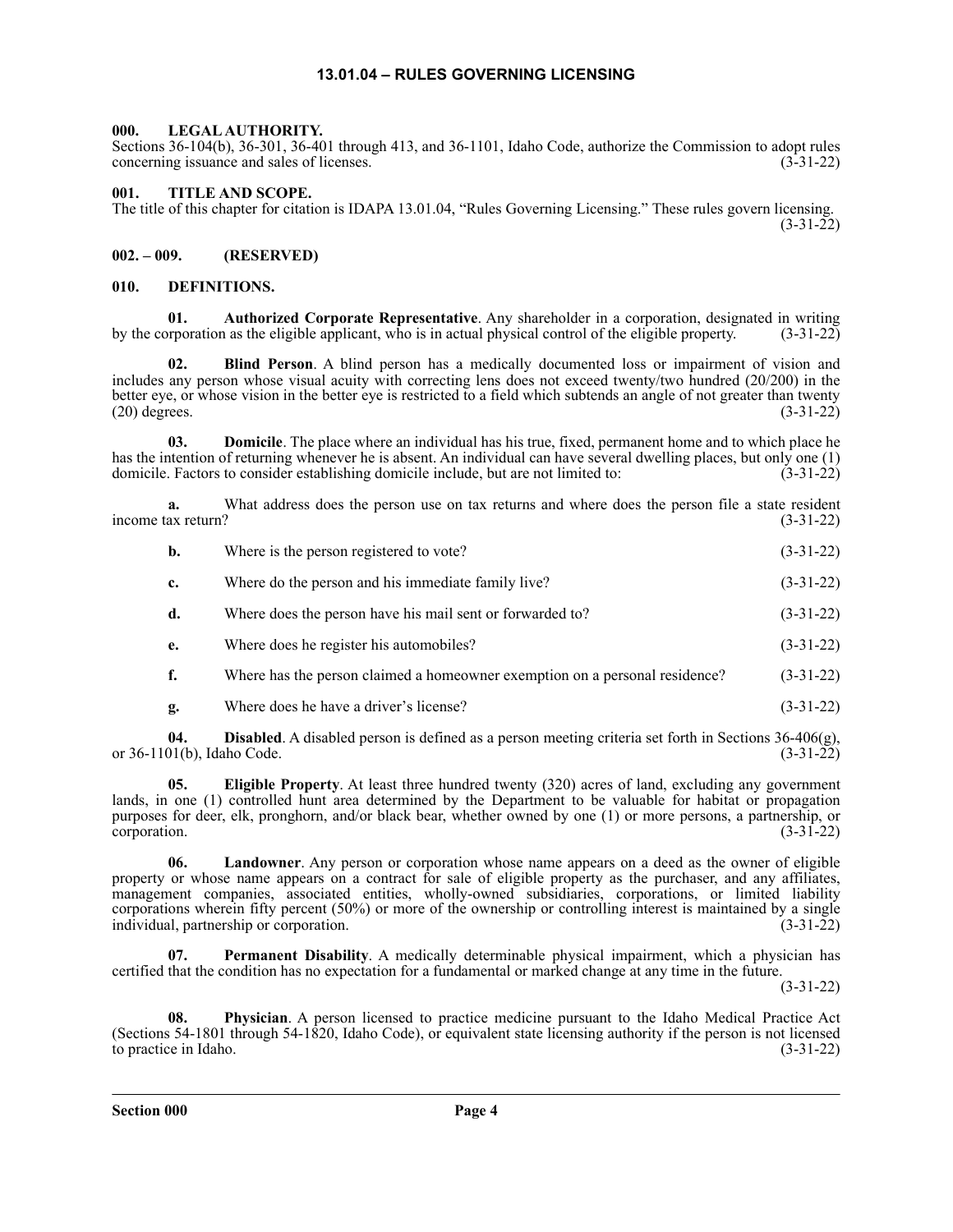| <b>IDAHO ADMINISTRATIVE CODE</b>   | <b>IDAPA 13.01.04</b>            |
|------------------------------------|----------------------------------|
| <b>Department of Fish and Game</b> | <b>Rules Governing Licensing</b> |

**09. Resident**. "Resident" is defined in Section 36-202(s), Idaho Code. (3-31-22)

### <span id="page-4-0"></span>**011. – 049. (RESERVED)**

#### <span id="page-4-1"></span>**050. RESIDENT LICENSES AND LIFETIME CERTIFICATES.**

A person, upon payment of the appropriate fee set forth in Sections 36-413 or 36-416, Idaho Code, and proof of Idaho residence or qualification for resident license privileges, may receive the corresponding resident license or lifetime license certificate under the conditions set forth in this section. (3-31-22)

**01. Proof of Residence**. Resident license and lifetime license certificate applications must be supported by an original or unaltered copy of the following: (3-31-22)

| a.  | Idaho Driver's License for all persons who drive.                                                 | $(3-31-22)$ |
|-----|---------------------------------------------------------------------------------------------------|-------------|
| b.  | Nondrivers may use other suitable proof of residency, such as:                                    | $(3-31-22)$ |
| i.  | Idaho Identification Card issued by the Idaho Transportation Department; or                       | $(3-31-22)$ |
| ii. | Two (2) documents bearing the applicant's name and address, not issued by the applicant, such as: | $(3-31-22)$ |
| (1) | Rent receipts or mortgage statements for previous six (6) months;                                 | $(3-31-22)$ |
| (2) | Home utility bills for previous $s$ ix $(6)$ months;                                              | $(3-31-22)$ |
| (3) | A notarized statement from an employer on business letterhead;                                    | $(3-31-22)$ |
| (4) | Proof of voter registration dated six months prior;                                               | $(3-31-22)$ |

For persons under eighteen (18) years of age who do not have an Idaho Driver's license or Idaho d: (3-31-22) Identification Card:

i. For lifetime license certificates: a certified copy of the minor's birth certificate, and proof of Idaho residency of one (1) parent or legal guardian in accordance with this subsection. (3-31-22)

ii. For annual or shorter-term licenses: proof of Idaho residency of one (1) parent or legal guardian in accordance with this subsection and attestation by the parent or legal guardian of the minor's identity. (3-31-22)

**02.** Verification of Idaho Residency. The Department may investigate and verify that the information d by the applicant as to Idaho residency is true and correct. (3-31-22) submitted by the applicant as to Idaho residency is true and correct.

**03. Application by Telephone or Electronic Methods**. Application for annual or shorter term licenses may be made by telephone or other electronic methods, provided the applicant supplies the number from a valid license or identification card issued by the Idaho Transportation Department. (3-31-22)

**04. Applications for Lifetime License Certificates**. Applications for lifetime license certificates will be made on a form prescribed by the Department and may only be submitted either in person at a Department office or by mail to the Department at P.O. Box 25, Boise, ID 83707. (3-31-22)

# <span id="page-4-2"></span>**051. PURCHASING LICENSES FOR OTHERS.**

**01. Resident Licenses**. A resident may purchase a license for the resident's spouse or child under the age of eighteen (18) living in the same household, provided that the purchaser presents proof of residence for the person who will hold the license. (3-31-22)

**02. Nonresident Licenses**. A person may purchase a nonresident license for another person because no residency certification is necessary. (3-31-22)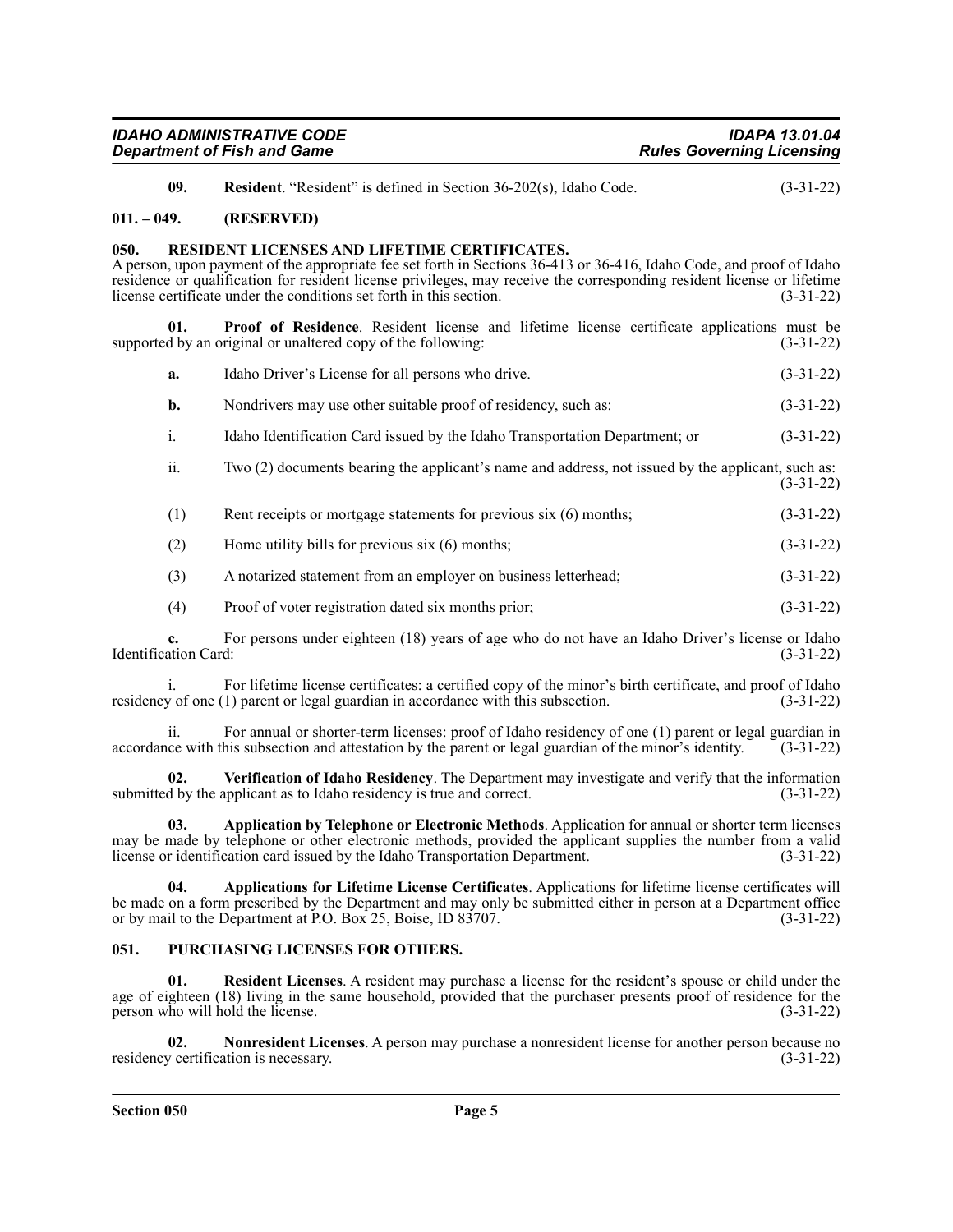**03. Lifetime License Certificates**. If the lifetime license certificate is being purchased for a person other than the one submitting the application, the purchaser must provide proof of residence for the intended recipient of the lifetime license certificate in accordance with Section 050 of these rules. (3-31-22) of the lifetime license certificate in accordance with Section 050 of these rules.

# <span id="page-5-0"></span>**052. – 199. (RESERVED)**

### <span id="page-5-1"></span>**200. LICENSES, PERMITS, AND TAGS FOR LIFETIME LICENSE CERTIFICATE HOLDERS.**

**01.** Licenses. Authorized lifetime license certificate holders will be issued the appropriate tion, hunting, or fishing license annually, provided they are eligible for said license. (3-31-22) combination, hunting, or fishing license annually, provided they are eligible for said license.

**02. Permits and Tags**. The certificate holder has the responsibility to obtain any appropriate permit or game tag.  $(3-31-22)$ 

#### <span id="page-5-2"></span>**201. CERTIFICATE NON-TRANSFERABLE.**

Neither the lifetime license certificate nor the annual licenses are transferable. The fee paid is not refundable under any circumstances. (3-31-22)

### <span id="page-5-3"></span>**202. CERTIFICATE HOLDERS RESIDING OUT-OF-STATE.**

**01.** Validity. The lifetime license certificate does not become invalid if the certificate holder ently resides outside the state of Idaho. (3-31-22) subsequently resides outside the state of Idaho.

**02. Effect of Subsequent Change in Residency**. Should the certificate holder subsequently become a ent, the following applies: (3-31-22) nonresident, the following applies:

**a.** The holder may only purchase permits, and tags at the nonresident fee.  $(3-31-22)$ 

**b.** The holder will be treated as a resident for purposes of controlled hunt applications and limits or quotas on the number of tags or permits based on resident/non-resident status. (3-31-22)

**c.** The holder will be entitled to resident bag and possession limits. (3-31-22)

#### <span id="page-5-4"></span>**203. OBTAINING CERTIFICATES UNLAWFULLY.**

It is unlawful for any person to obtain, use or possess, or attempt to obtain, use or possess a lifetime license certificate by fraud, deceit or misrepresentation. All licenses including lifetime license certificates unlawfully obtained shall be seized and shall become null and void. Any fees paid will not be refunded. (3-31-22)

#### <span id="page-5-5"></span>**204. REVOCATION OF CERTIFICATE AND LICENSES.**

A lifetime license and the rights of a lifetime license certificate holder to obtain a license may be revoked pursuant to Section 36-1402, and Chapter 15, Title 36, Idaho Code. (3-31-22)

# <span id="page-5-6"></span>**205. – 249. (RESERVED)**

#### <span id="page-5-7"></span>**250. DEFACED OR ALTERED LICENSES INVALID.**

Any license that is defaced, altered, or tampered with will be invalid from the date and time of issuance. It is unlawful to use or attempt to use any license that has been defaced, tampered with, or altered. Evidence of defacing, tampering, or altering includes but is not limited to tears or erasures or typeovers to the license stock. (3-31-22)

# <span id="page-5-8"></span>**251. – 254. (RESERVED)**

## <span id="page-5-9"></span>**255. AUTHORIZATION NUMBER PENDING RECEIPT OF LICENSE.**

**01. Authorization Number**. A person applying by telephone or other electronic method will receive rization number assigned as directed by the Department. (3-31-22) an authorization number assigned as directed by the Department.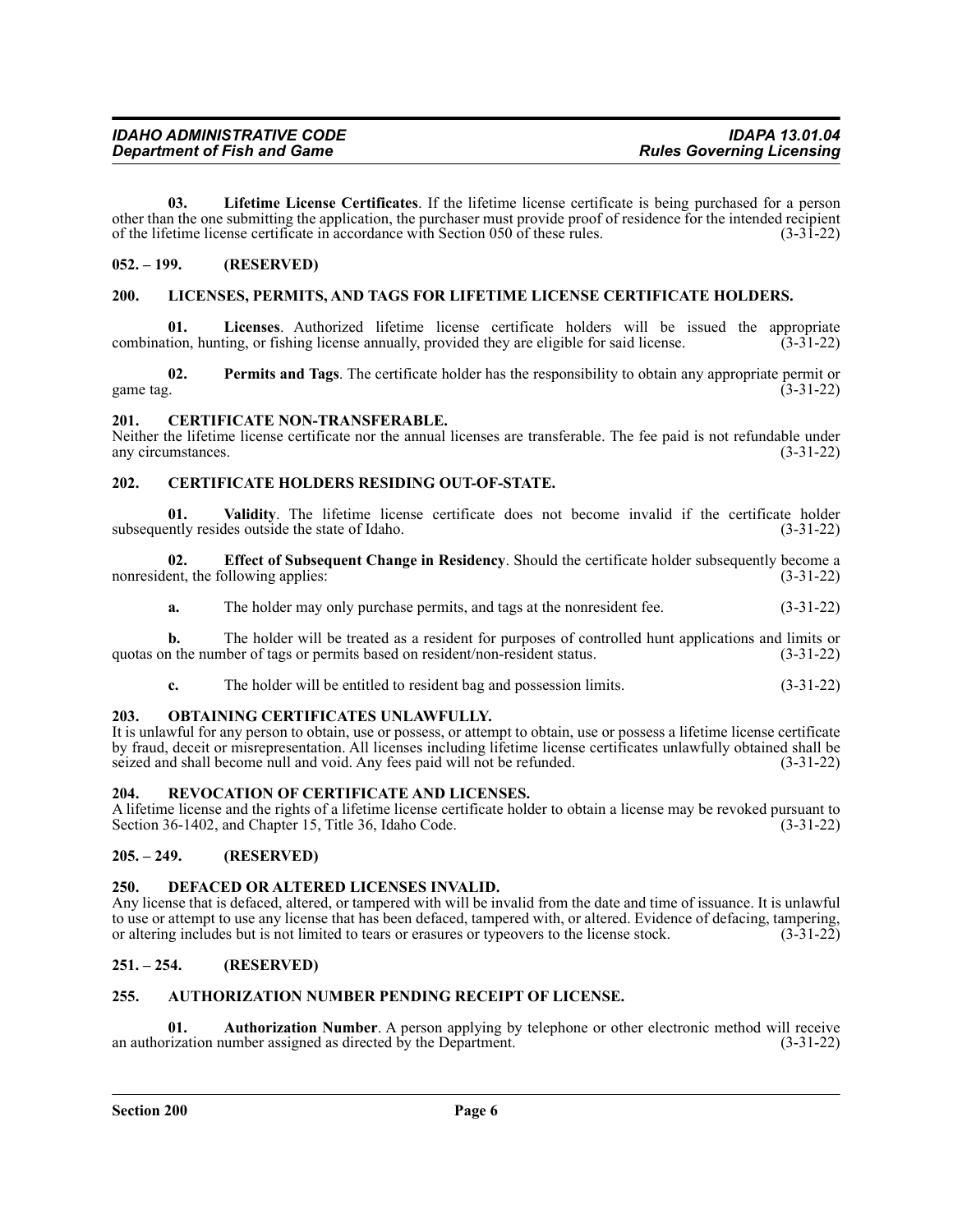**02. Authorization Number Used in Lieu of License**. The authorization number provided to telephone applicants may be used in lieu of the actual license only by the individual for whom the license was purchased. When used in lieu of a license, the person must carry government-issued identification and present such identification and provide the authorization number to comply with Section 36-1201, Idaho Code. The authorization number may be used for not more than fourteen (14) calendar days from the date of issue, except authorization numbers for shortterm licenses are valid only for the stated term from the beginning effective date of the license. This allows the authorization-number holder to hunt or fish during the time period it takes to mail the license to the individual. Thereafter, the individual must have in possession the appropriate signed license to hunt or fish. (3-31-22)

**03. Violation**. It is a violation to hunt and fish with an invalid authorization number or an authorization number issued to another person. (3-31-22)

**04. Authorization Number Only Eligible for Certain Activities**. The authorization number may be used only for those hunting or fishing activities that do not require a license, tag, or permit to be notched or attached to a carcass.  $(3-31-22)$ 

# <span id="page-6-0"></span>**256. – 261. (RESERVED)**

### <span id="page-6-1"></span>**262. RESIDENT LICENSES – JOB CORPS STUDENTS.**

A Job Corps student may obtain a resident fishing license pursuant to Section 36-202(s)4, Idaho Code, provided the student presents certification of current enrollment at a Job Corps Center in Idaho signed by the Center director.

(3-31-22)

#### <span id="page-6-2"></span>**263. RESIDENT LICENSES – MILITARY PERSONNEL – U.S. AND FOREIGN**

### **01. Nonresident Eligibility**. (3-31-22)

**a.** A nonresident member of the Armed Forces of the United States or a foreign country may obtain a resident license pursuant to Section 36-202(s)(3), provided the service member presents a copy of assignment orders (in official form appropriate for the branch of service, such as "Request and Authorization for Permanent Change of Station-Military") that indicate the member is on active duty with a permanent duty station in Idaho at the time of license application. The nonresident active duty member's spouse and dependent children less than eighteen (18) years of age may obtain a resident license, provided they present a copy of the assignment orders and documentation they are member of the active duty member's household in Idaho. (3-31-22)

**b.** Members of the Armed forces who are not residents of the state, and who are stationed or domiciled in Idaho for fewer than thirty (30) days immediately preceding application are not eligible for resident licenses or a military furlough license and must purchase nonresident licenses and tags. (3-31-22)

**c.** Discharged servicemembers who were not residents of the state of Idaho at the time of their induction or enlistment, or who have not been stationed within the state of Idaho for a period of at least six (6) months prior to their discharge are not entitled to resident licenses until they have domiciled in this state for a period of six (6) months. The Department will rely on Discharge Form DD214 (or official successor form certifying release or discharge from active duty) for the home of record. (3-31-22) discharge from active duty) for the home of record.

**d.** Civilian employees of the military who are not Idaho residents are not eligible for resident licenses. (3-31-22)

**02. Resident**. Idaho residents who are in the military service of the United States and maintain Idaho as their official home of residence are eligible to purchase a resident license or obtain a military furlough license, pursuant to Section 36-202(s)(2), provided they provide a current leave and earnings statement or other proof identifying Idaho as their official state of residence. The service member's spouse and dependent children less than eighteen (18) years of age living in the service member's household may purchase resident licenses. (3-31-22)

# <span id="page-6-3"></span>**264. RESIDENT LICENSES – STUDENT.**

**01.** Absent Full-time Student. Pursuant to Section 36-202(s)1, Idaho Code, an Idaho resident who is a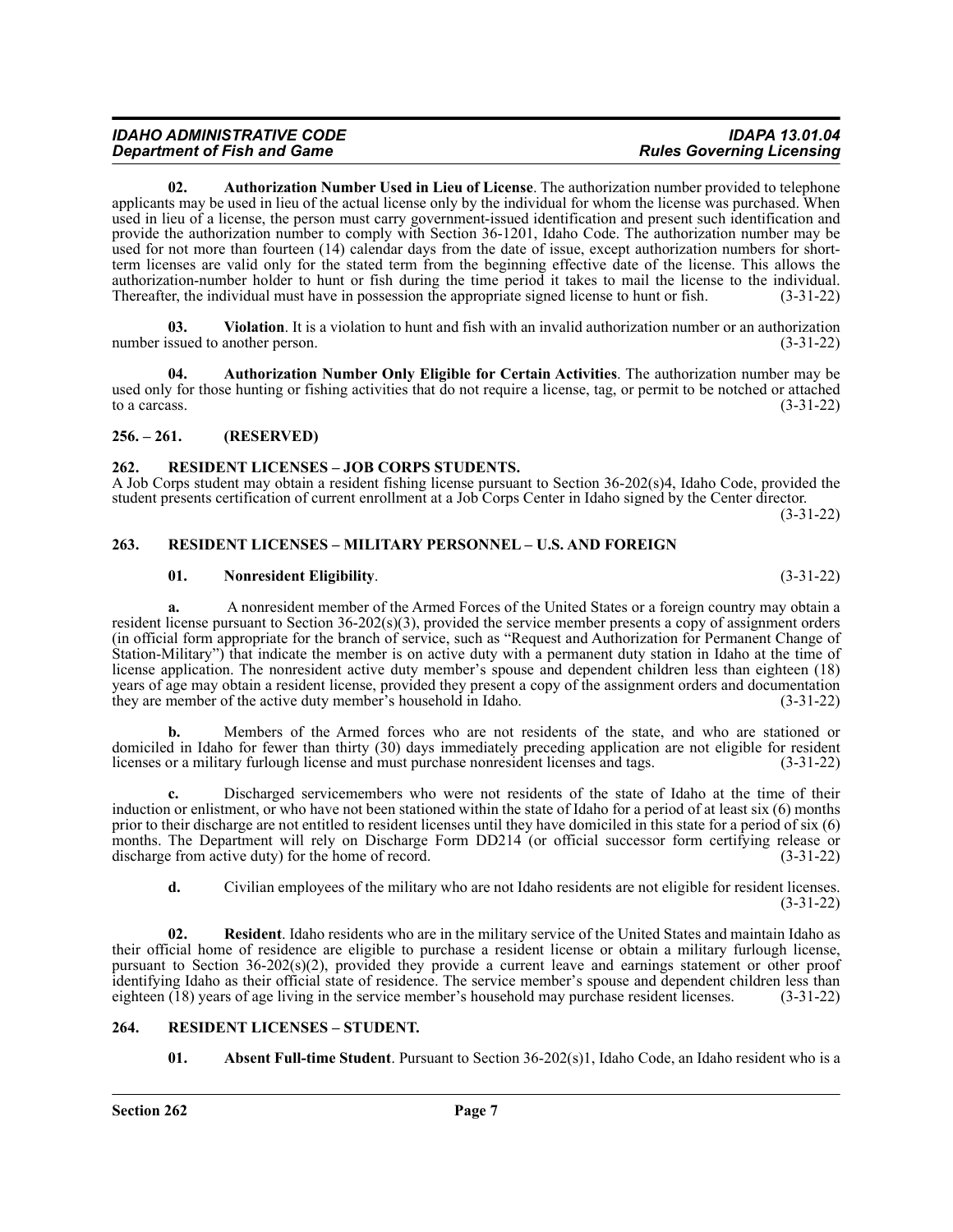full-time student of an out-of-state institution of learning, paying nonresident tuition or otherwise not claiming residency in another state, is entitled to receive a resident license, for a period not to exceed five (5) years, even though the student is not physically present in Idaho continuously for a period of six (6) months preceding his application for such license. (3-31-22) application for such license.

**02. Temporarily Present**. Students who are temporarily present within the state of Idaho while g residency privileges in another state or country are not eligible to purchase resident licenses. (3-31-22) exercising residency privileges in another state or country are not eligible to purchase resident licenses.

# <span id="page-7-0"></span>**265. FOREIGN EXCHANGE HIGH SCHOOL STUDENTS.**

Pursuant to Section 36-202(s), Idaho Code, any foreign exchange student enrolled in an Idaho high school may obtain a resident fishing license, provided the student presents proof of Idaho high school enrollment and a copy of the U.S. Immigration document or other government document showing "J-1" student classification. All other foreign students are nonresidents. (3-31-22) students are nonresidents.

### <span id="page-7-1"></span>**266. FOREIGNERS/ALIENS IN IDAHO.**

Foreigners residing in the state on a temporary visa are not eligible for a resident license. Persons residing in the state who present a valid permanent visa or a currently pending application for U.S. citizenship are eligible for a resident license if they have been domiciled within Idaho for six  $(6)$  months with a bona fide intent to remain.  $(3-31-22)$ 

# <span id="page-7-2"></span>**267. – 301. (RESERVED)**

#### <span id="page-7-3"></span>**302. DISABILITY LICENSES.**

Disability licenses include: Disabled Combination, Disabled Hunting, Disabled Fishing, Disabled American Veterans Combination, Disabled American Veterans Hunting, Disabled American Veterans Fishing, and Nonresident Disabled American Veterans Hunting. (3-31-22)

**01. Attestation to Disability**. No person may misrepresent any information to obtain a disability (3-31-22) license.  $(3-31-22)$ 

**02. Documentation for Eligibility**. The Department will not process an application for a disability license unless the applicant provides to the Department (by mail or in person) or vendor one (1) of the following:  $(3-31-22)$ 

**a.** A Social Security Administration benefit verification letter in the individual's name showing that cant is receiving SSI (Supplemental Security Income) or SSDI benefits for the current year; (3-31-22) the applicant is receiving SSI (Supplemental Security Income) or SSDI benefits for the current year;

**b.** A letter from the Railroad Retirement board verifying disability status dated within three (3) years preceding the application for a disabled license;  $(3-31-22)$ 

**c.** An official identification card issued by the U.S. Department of Defense, or a letter, of any date, from the U.S. Department of Veterans Affairs, verifying a service-connected disability rating of forty percent (40%) or greater. Such documentation will be required only for the initial application and will not be required for subsequent disability license application. The Department will not process applications for nonresident Disabled American Veteran licenses unless applicants provide this documentation. (3-31-22)

**d.** A current year's letter from U.S. Veterans Affairs showing an individual is receiving a nonserviceconnected pension. (3-31-22)

**e.** Certification of permanent disability on a form prescribed by the Department, completed and signed by the applicant's physician, physician assistant, or nurse practitioner, also signed by the applicant, stating which of the criteria set forth in Subsection 010.04 of this rule, qualifies the applicant as permanently disabled and why. If the physician, physician assistant, or nurse practitioner is not licensed to practice in Idaho, a copy of the physician, physician assistant, or nurse practitioner's medical license must accompany the application. (3-31-22)

**f.** A valid Idaho driver's license if the holder meets disability requirements of Section 49-117(7)(b), ode, and the license is marked as disabled. (3-31-22) Idaho Code, and the license is marked as disabled.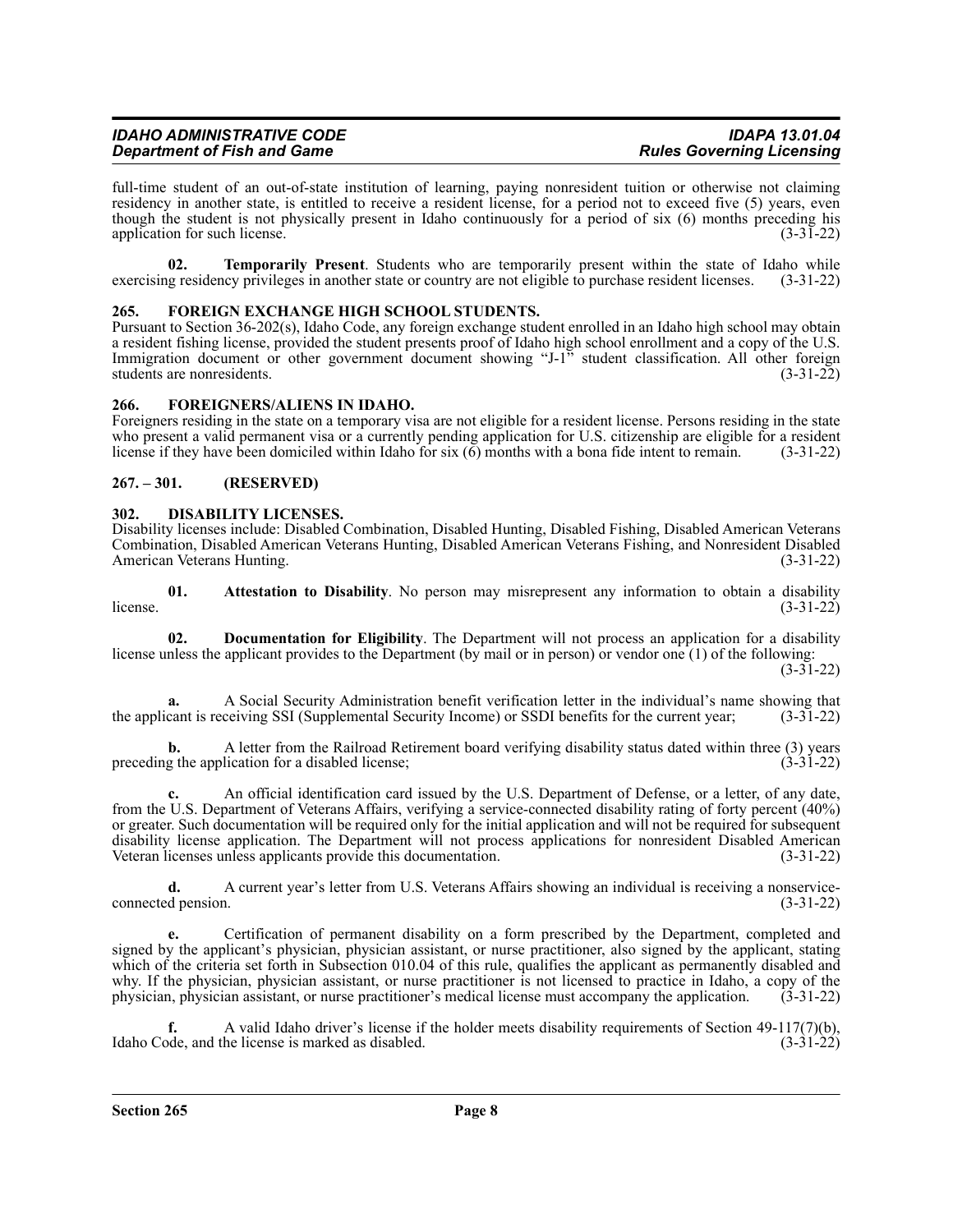# <span id="page-8-0"></span>**303. DISABLED PERSONS MOTOR VEHICLE HUNTING PERMITS.**

### **01. Applications for Disabled Motor Vehicle Hunting Permits**. (3-31-22)

**a.** Applications for disabled motor vehicle hunting permits will be on a form prescribed by the Department, completed and signed by the applicant, or an individual may present their valid Idaho driver's license in lieu of the prescribed Department form if the individual meets the disability requirements of Section 49-117(7)(b), Idaho Code, except for blindness, and the driver's license is appropriately marked as disabled. (3-31-22)

**b.** Each application submitted on the Department form shall be accompanied by certification from the applicant's physician, physician assistant, or nurse practitioner stating which of the criteria set forth in Section 36- 1101, Idaho Code, qualifies the applicant and why, along with the applicant's certification that the applicant is capable of holding and firing, without assistance from other persons, legal hunting equipment. If the physician, physician assistant, or nurse practitioner is not licensed to practice in Idaho, a copy of the physician, physician assistant, or nurse practitioner's medical license must accompany the application. Physicians, physician assistants, or nurse practitioners must check the appropriate box for short-term or long-term disability on the application. If the disability is short term and physical mobility is expected to improve, the physician, physician assistant, or nurse practitioner must include a date when the disability is expected to end. (3-31-22)

**02. Disabled Motor Vehicle Hunting Permits**. (3-31-22)

**a.** Disabled motor vehicle hunting permits will expire no later than December 31 of the fifth year g the date of issuance. (3-31-22) following the date of issuance.

**b.** The permit shall be prominently displayed on any vehicle from which the person is hunting, on the driver's side of the dashboard of the parked vehicle, suspended from the rearview mirror, or otherwise displayed so as to be in plain view of any person looking at the vehicle or through any windshield. (3-31-22)

#### <span id="page-8-1"></span>**304. REASONABLE MODIFICATION PERMIT (WEAPON RESTRICTIONS).**

**01. Application**. Applications for reasonable modification permits (for medical reasons) to allow use of equipment otherwise unauthorized in a special weapon season (archery or muzzleloader only) will include:

(3-31-22)

| a. | All information requested on a form prescribed by the Department; | $(3-31-22)$ |
|----|-------------------------------------------------------------------|-------------|
|----|-------------------------------------------------------------------|-------------|

| b. | The applicant's signature; | $(3-31-22)$ |  |
|----|----------------------------|-------------|--|
|----|----------------------------|-------------|--|

**c.** Signed certification from the applicant's physician, physician assistant, optometrist, or nurse practitioner stating the criteria limiting the applicant's ability to participate without special accommodation, including checking of the appropriate box for short-term or long-term disability, and for short-term disability, including date when the disability is expected to end;  $(3-31-22)$ 

**d.** A copy of the license of the physician, physician assistant, optometrist, or nurse practitioner, if that person is not licensed to practice in Idaho; (3-31-22)

**e.** Applicant's certification that applicant is able to hold and fire, without help from other persons, legal firearms or archery equipment; and (3-31-22)

**f.** A description of the equipment accommodation requested, explaining how the requested accommodation will allow the applicant to participate in the special weapon hunt without enhancing their abilities beyond the limitations and purpose of the special weapon hunt. (3-31-22)

**02. Determination**. The Department will make its determination based on the reasonableness of the accommodation and its consistency insofar as possible with all provisions guiding other participants in the special weapon hunting season. The Department has discretion to deny the application as unreasonable in light of restrictions for other participants in the hunt, or set a modification different from the modification requested. (3-31-22)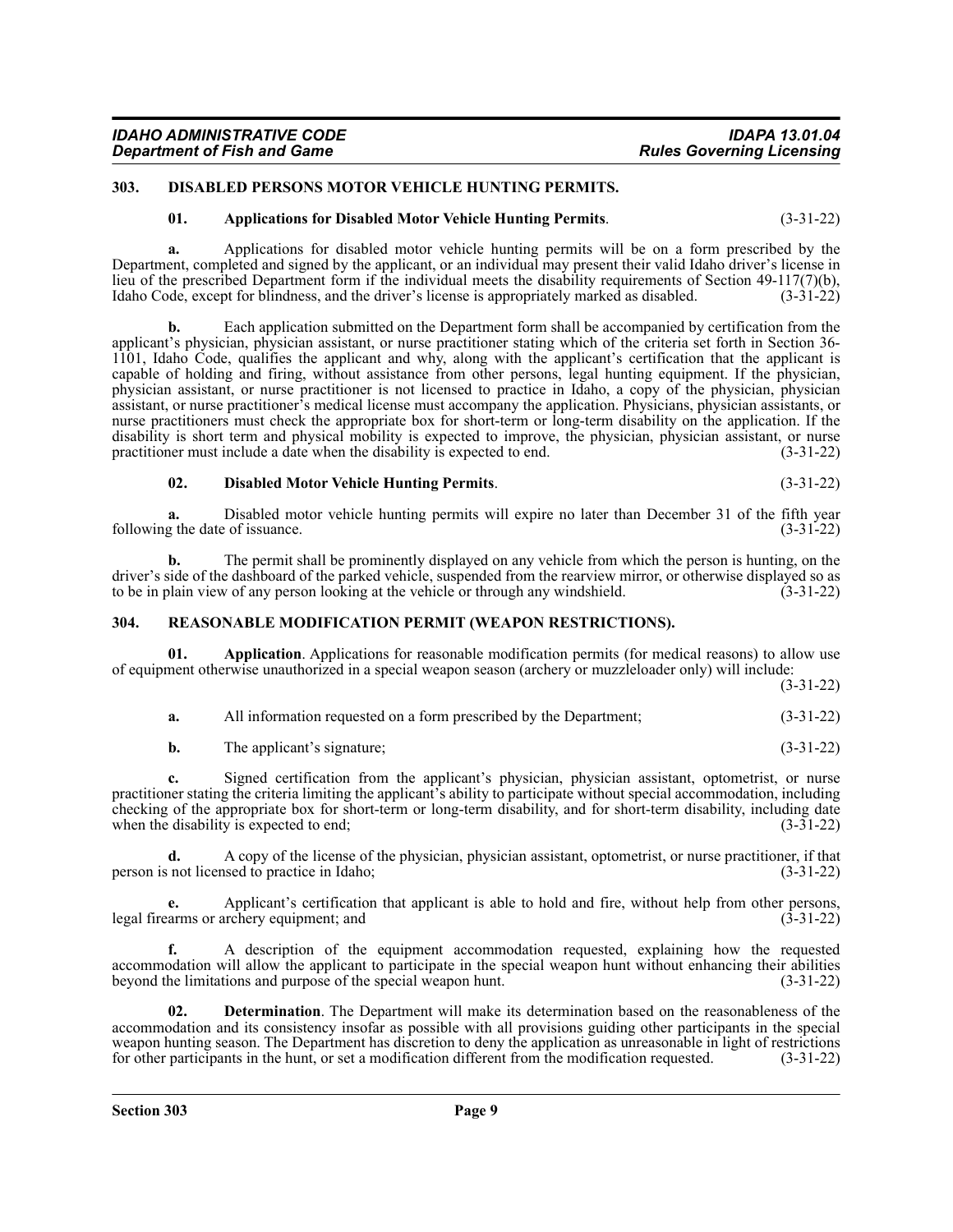| <b>IDAHO ADMINISTRATIVE CODE</b>   | <b>IDAPA 13.01.04</b>            |
|------------------------------------|----------------------------------|
| <b>Department of Fish and Game</b> | <b>Rules Governing Licensing</b> |

**a.** Reasonable modification related to accommodation for use of scope or sight magnification (including battery-powered or tritium-lighted reticles) for archery or muzzleloader equipment may include magnification up to 4x power because of equipment availability.

**b.** Reasonable modification related to archery only hunts may include the use of a crossbow or a at holds a bow at partial or full draw. (3-31-22) device that holds a bow at partial or full draw.

**03. Authority**. Reasonable Modification Permits authorize holders to use equipment, as specified in the permit, that is otherwise prohibited in a special weapon season. (3-31-22)

#### **04. Expiration and Carrying**. (3-31-22)

**a.** Reasonable modification permits expire no later than December 31 of the fifth year following the date of issuance, or the earlier ending of any shorter-term disability. (3-31-22)

**b.** A permit holder must carry a copy of the permit while hunting in any special weapon hunt in which the permit applies.  $(3-31-22)$ 

## <span id="page-9-0"></span>**305. DISABLED HUNTER AND COMPANION: GAME TAGS, PERMITS, AND LIMITS.**

**01. Assistance of Disabled Hunter by Designated Companion**. Any disabled hunter possessing a valid disability license, disabled motor vehicle or disabled archery permit, as provided in Sections 302 through 304, or who is a disabled veteran participating in a hunt as provided in Section 36-408(7), Idaho Code, may be accompanied by a designated companion who may assist the disabled hunter with taking wildlife. (3-31-22)

**02. Excepted From Game Tag or Game Permit Possession Only**. The companion assisting a disabled hunter is excepted from game tag or permit possession to take game wounded by a disabled hunter. All other applicable rules governing the taking of wildlife apply to the companion, including possession of a valid hunting license and any applicable weapons permit (archery or muzzleloader) for the hunt. (3-31-22)

**03. Validation and Attachment of Tag**. The companion to a disabled hunter may validate and attach the disabled hunter's game tag or permit in accordance with applicable rules (IDAPA 13.01.08, Rules Governing Taking of Big Game Animals, or IDAPA 13.01.09, Rules Governing Taking of Game Birds and Upland Game Animals). (3-31-22)

**04. Accompanying the Disabled Hunter**. The companion must accompany the disabled hunter while hunting. Once a disabled hunter has wounded game, the hunter's companion does not need to be accompanied by the disabled hunter while taking game wounded by the disabled hunter or while tagging or retrieving downed game on behalf of the disabled hunter.<br>(3-31-22) behalf of the disabled hunter.

**05. Written Statement of Designation**. While taking wounded or killed game to assist a disabled hunter, the companion to a disabled hunter must possess a written statement from the disabled hunter designating that person as the disabled hunter's companion, signed by the disabled hunter including the disabled hunter's name, address, hunting license number, any applicable tag or permit number, and the dates of designation as a companion. If a companion to a disabled hunter transports any wildlife on behalf of a disabled hunter, a proxy statement is required in accordance with Section 36-502, Idaho Code. (3-31-22)

**06. Companion's Possession Limit**. Any wounded game killed, or game tagged or retrieved, by a designated companion on behalf of a disabled hunter counts against the disabled hunter's possession limit and does not count against the companion's possession limit. (3-31-22)

**07. Disabled Hunter Considered for Violation**. The disabled hunter in possession of the valid game tag or permit is considered the hunter for violation of waste or destruction of wildlife under Section 36-1202, Idaho<br>(3-31-22) Code. (3-31-22)

<span id="page-9-1"></span>**306. – 399. (RESERVED)**

**Section 305 Page 10**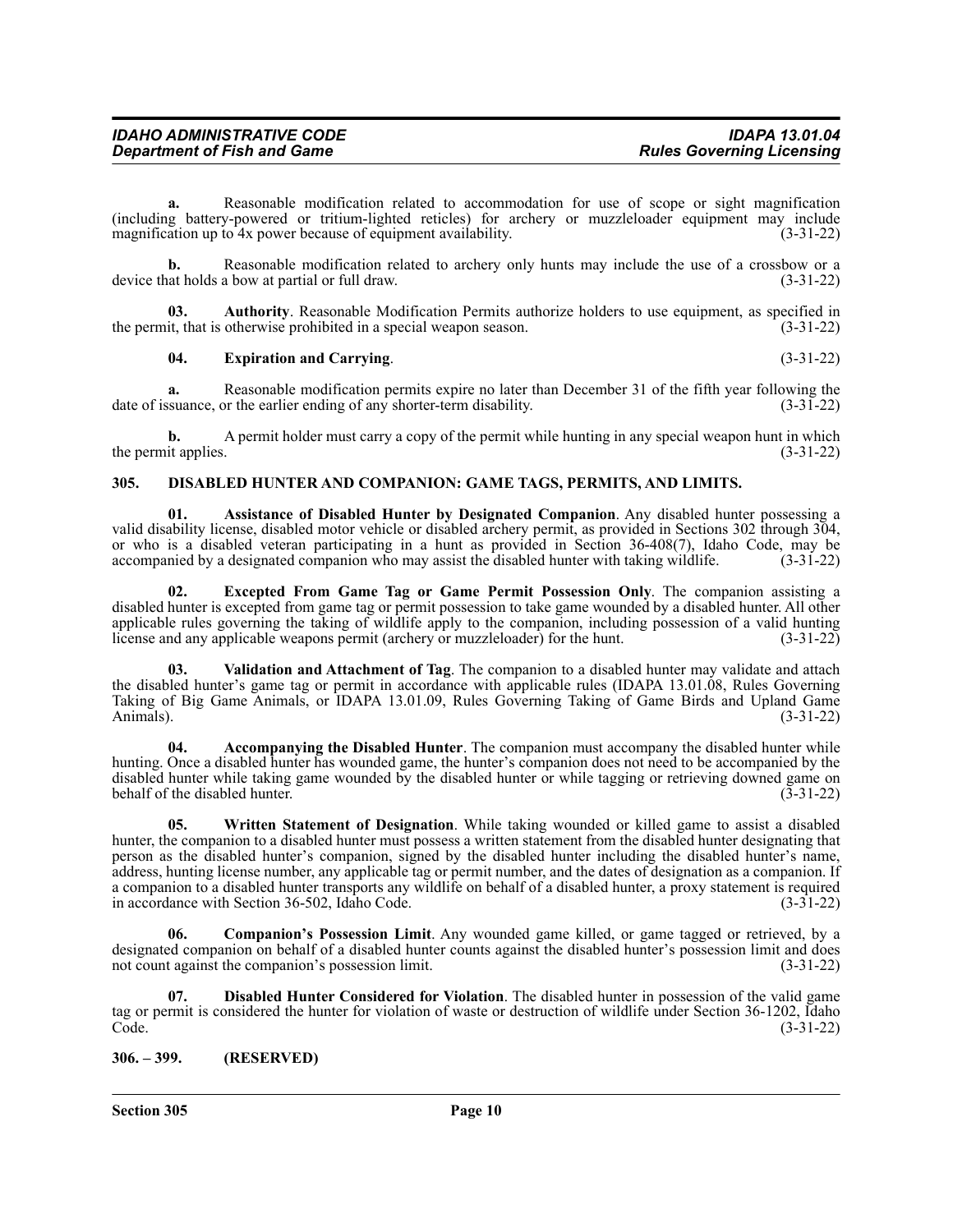#### <span id="page-10-0"></span>**400. LANDOWNER APPRECIATION PROGRAM (LAP).**

#### **01. Property and Landowner Registration**. (3-31-22)

**a.** Only landowners who have registered their eligible property with the Department are eligible to apply for LAP controlled hunt tags for deer, elk, pronghorn, and/or black bear. Registered landowners must notify the Department of any changes in property ownership or eligibility. (3-31-22)

**b.** Registration of an eligible property and landowner applicant will be on a form prescribed by the Department. The landowner must submit the registration form; a copy of the deed(s) and the most recent tax assessment(s) describing the eligible property and showing the name(s) of the owner(s); and a map of the eligible property to the Department regional office. Department personnel will certify the registration and land description and return a copy to the landowner. (3-31-22)

**c.** If the person registering is an authorized corporate or partnership representative, the registration will include written verification from the board of directors, partnership, or an officer of the corporation, other than himself, verifying that he is authorized to register the property and eligible applicants. (3-31-22)

**02. Hunt Areas**. LAP controlled hunt tags will be issued only for those controlled hunt areas designated by the Commission as eligible for such tags. (3-31-22)

**03. Tag Eligibility**. Landowners may receive LAP controlled hunt tags only for the species and sex that use the eligible property and only for LAP hunt areas in which the registered property is located. (3-31-22)

**04. Controlled Hunt Applications**. Applications for LAP controlled hunt tag(s) will be on a form prescribed by the Department. (3-31-22)

**a.** Applications from landowners with six hundred forty (640) acres or more will be accepted on or after May 15 of each year. Applications submitted in person or mailed to the Department main office or any Regional Office, postmarked not later than June 15 of each year, will be entered in the random drawing for LAP controlled hunt tags. Each application will be entered in the random drawing one (1) time based upon each six hundred and forty (640) acres of eligible property registered by the landowner that are within the LAP controlled hunt area. (3-31-22)

**b.** One (1) application may be submitted by a landowner with eligible property consisting of six hundred forty (640) acres to four thousand nine hundred ninety-nine (4,999) acres. A second application may be submitted for eligible property consisting of five thousand (5,000) acres or more. (3-31-22) submitted for eligible property consisting of five thousand  $(5,000)$  acres or more.

**05. Left Over Tags**. Landowners with eligible property consisting of three hundred twenty (320) acres or more may apply for left-over tags following the random draw. Written applications will be accepted beginning on the first business day on or after July 15 of each year on a first-come, first-served basis, provided they are<br>accompanied by the appropriate application fee as specified in Section 36-416, Idaho Code. (3-31-22) accompanied by the appropriate application fee as specified in Section 36-416, Idaho Code.

#### **06. Issuance of Controlled Hunt Tag(s)**. (3-31-22)

**a.** Once the Commission has determined the number of controlled hunt tags to be issued in any controlled hunt area, an additional ten percent (10%) of the number of controlled hunt tags may be issued as LAP tags. In subsequent years up to twenty-five percent (25%) of the number of controlled hunt tags may be issued only if the hunt is over subscribed by eligible LAP applicants. (3-31-22)

**b.** Where the number of LAP applicants exceeds the number of LAP controlled hunt tags available in an area, successful applicants will be determined by drawing. All eligible landowners in the drawing will be considered for one (1) tag before any landowner is eligible for a second tag.  $(3-31-22)$ 

**c.** No more than two (2) LAP controlled hunt tags may be issued to any eligible landowner.

(3-31-22)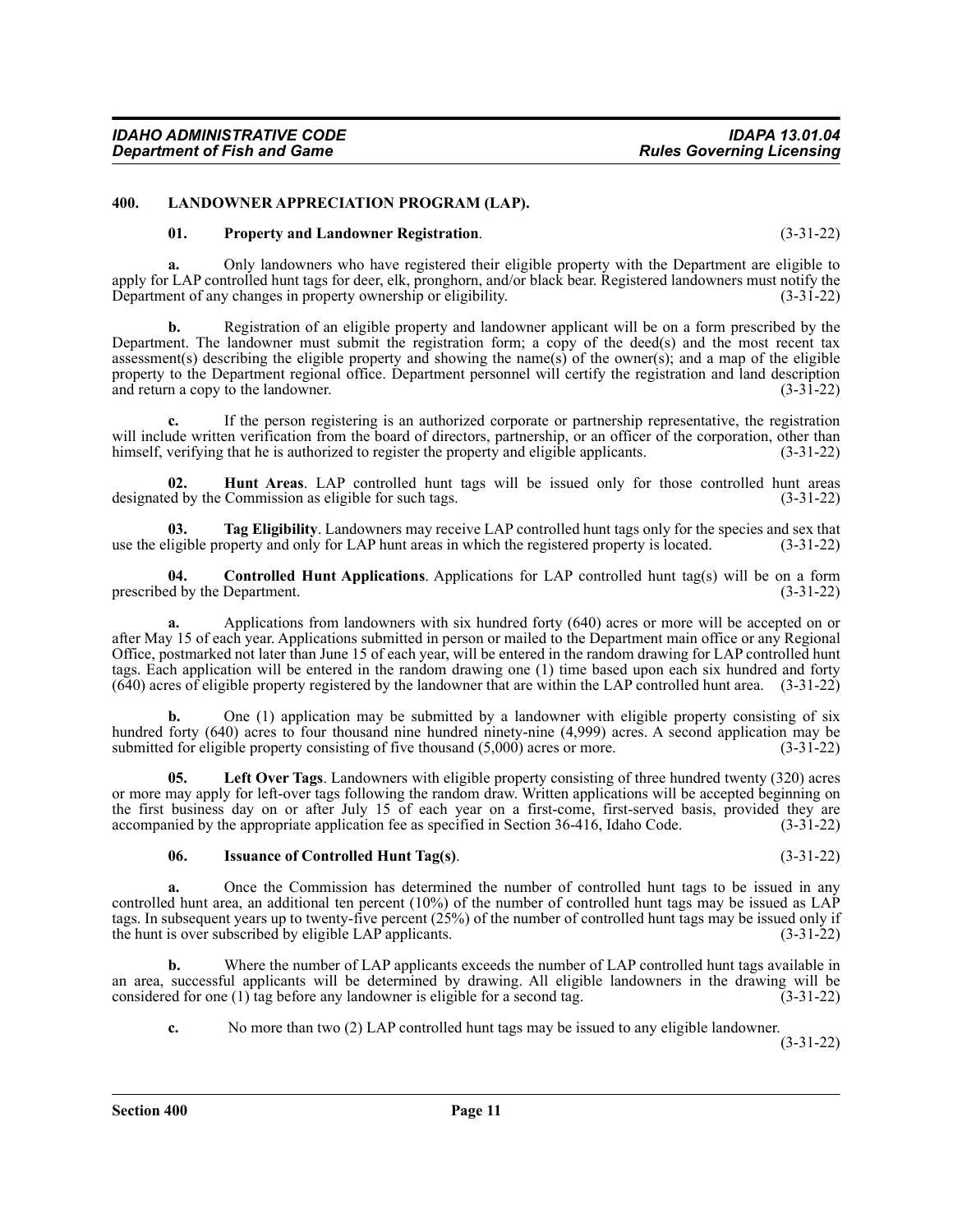**d.** Only one (1) leftover LAP controlled hunt tag may be issued for eligible property consisting of between three hundred twenty (320) and six hundred thirty-nine (639) acres within a LAP controlled hunt area. Only one (1) LAP controlled hunt tag may be issued for eligible property consisting of between six hundred forty (640) and four thousand nine hundred ninety-nine (4,999) acres within a LAP controlled hunt area. One (1) additional controlled hunt tag may be issued to a landowner or designated agent(s) for eligible property in excess of five thousand (5,000) acres within a LAP controlled hunt area. No landowner or designated agent(s) is eligible to receive more than one (1) LAP controlled hunt tag for one (1) species in a calendar year.  $(3-31-22)$ more than one  $(1)$  LAP controlled hunt tag for one  $(1)$  species in a calendar year.

**e.** A successful landowner, corporate or partnership representative drawing a LAP controlled hunt tag may designate an eligible individual to whom the controlled hunt tag will be issued. (3-31-22)

**07. Sale or Marketing Unlawful**. It is unlawful to sell or market LAP controlled hunt tags. In addition to any statutory penalties, a violator of this provision will not be eligible to participate in the LAP program for three (3) years. (3-31-22)

## **08. Application of Controlled Hunt Restrictions**. (3-31-22)

**a.** The restriction that applying for a moose, bighorn sheep, or mountain goat controlled hunt makes the applicant ineligible to apply for any other controlled hunt does not apply to persons who are otherwise eligible to apply for a LAP controlled hunt tag.  $(3-31-22)$ 

**b.** LAP controlled hunts are exempt from limits or quotas on nonresident tags.  $(3-31-22)$ 

**c.** LAP controlled hunt tags are exempt from the one (1) year waiting periods for deer, elk and pronghorn controlled hunt applications under IDAPA 13.01.08, "Rules Governing Taking of Big Game Animals,"<br>Section 257. (3-31-22) Section 257. (3-31-22)

**09. Special Restrictions**. Any person hunting with a LAP controlled hunt tag may hunt only within the boundaries described in the LAP controlled hunt area. Bag and possession limits set forth in IDAPA 13.01.08, "Rules Governing Taking of Big Game Animals," Section 200, apply to holders of LAP controlled hunt tags. (3-31-22)

#### <span id="page-11-0"></span>**401. – 499. (RESERVED)**

#### <span id="page-11-1"></span>**500. NONRESIDENT DEER AND ELK TAG OUTFITTER SET-ASIDE.**

**01. Tags**. The following numbers of nonresident general hunt deer tags and nonresident general hunt elk tags will annually be set aside and reserved for sale to persons who have entered into an agreement to utilize the services of an outfitter licensed under Chapter 21, Title 36, Idaho Code. For each Hunting Season: (3-31-22)

**a.** One thousand nine hundred eighty-five (1,985) deer tags (the combined total of regular and Whitetailed);  $(3-31-22)$ 

**b.** Two thousand nine hundred (2,900) elk tags (the combined total of A and B tags for all zones).

 $(3-31-22)$ 

**02. Restrictions**. Tags for use in general hunts will be sold on a first-come, first-serve basis through July 14 of each year. Application for purchase of these tags will be made by the outfitter for the nonresident on a form prescribed by the Department. The application shall be accompanied by the appropriate license fees and a certification by the outfitter that the nonresident has a contract to hunt with the outfitter making application.

(3-31-22)

**03. Unsold Tags**. Any tags not sold by July 15 of each year will be sold by the Department to nonresidents on a first-come, first serve basis. (3-31-22)

#### <span id="page-11-2"></span>**501. – 504. (RESERVED)**

#### <span id="page-11-3"></span>**505. DEER AND ELK TAG ALLOCATION.**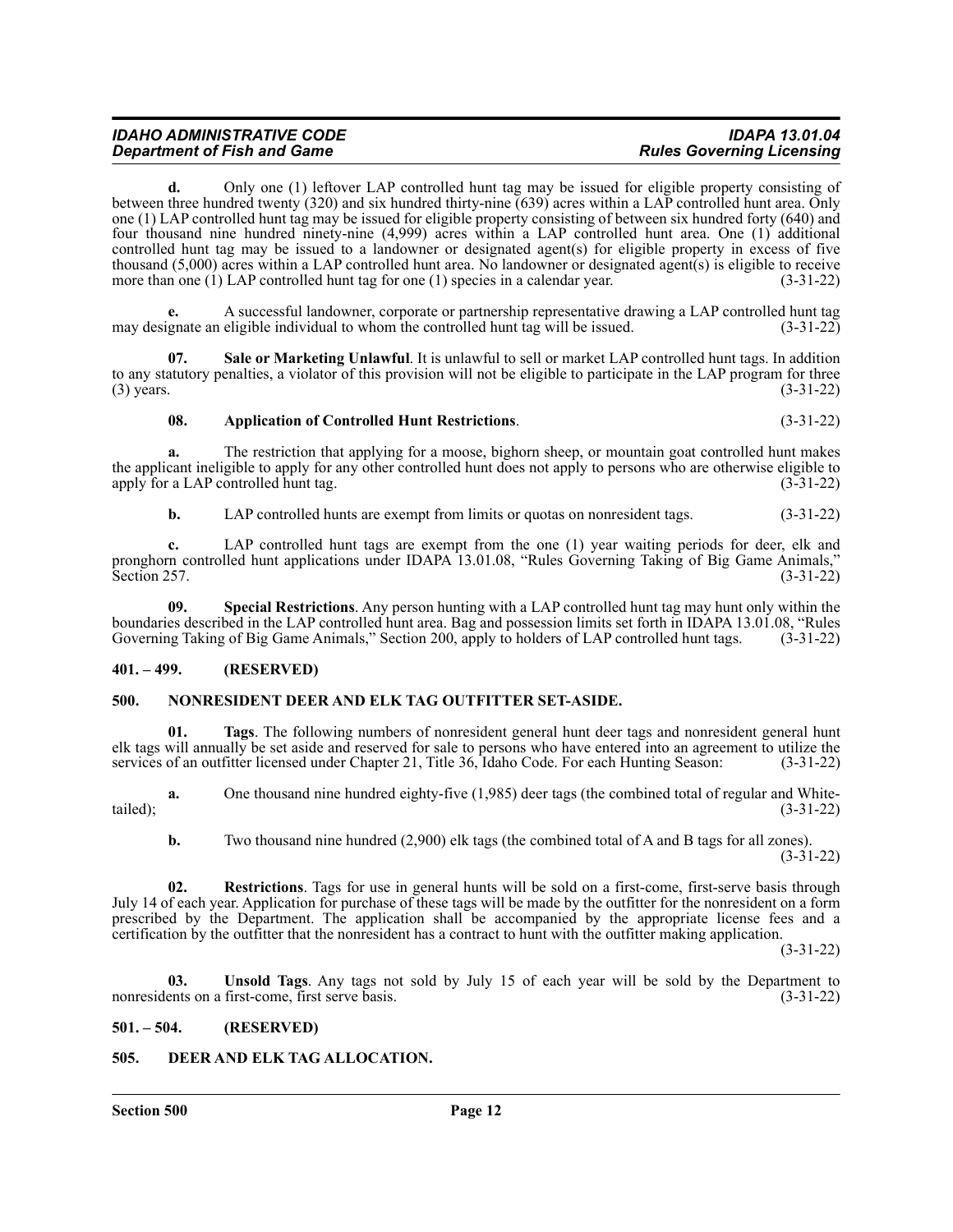**01. Allocation of Tags for Capped General Hunt Units or Zones**. Pursuant to Section 36-408, Idaho Code, the Commission may allocate a number of deer and/or elk tags for use by hunters with signed agreements with licensed outfitters in units or zones with limited numbers of tags. The Commission may use this subsection or the allocated tag provisions of Section 36-408, Idaho Code, to allocate outfitter tags in capped general hunt units or zones. (3-31-22)

**a.** When the number of hunters in a general hunt unit or zone becomes restricted, the Department will calculate the initial number of allocated tags for each zone using the Idaho Outfitters and Guides Licensing Board's records of average historic use during the previous five (5) year period. Where it is biologically feasible, any reductions in the number of tags available within a zone that exceed twenty percent (20%) will be spread over a three (3) year period with a maximum reduction of fifty percent (50%) taken in the first year and twenty-five percent (25%) in the second year. in the second year.

**b.** The allocation of tags will be calculated on a unit or zone basis. Any reduction or increase in hunting opportunities will be proportionate among non-outfitted hunters and outfitted hunters, and will be proportionate among resident and non-resident hunters; EXCEPT where such reduction would result in an allocation of greater than twenty-five percent (25%) for non-resident hunters, the Commission may reduce the allocation for non-resident hunters to a percentage of not less than twenty-five percent (25%). (3-31-22)

**02. Allocation of Tags for Controlled Hunt Areas**. The Commission may only allocate outfitter tags in controlled hunt areas with historic licensed deer and/or elk outfitted area(s). Hunt application and eligibility rules will apply to allocated tags in controlled hunts. (3-31-22) will apply to allocated tags in controlled hunts.

The number of outfitter allocated tags will be in addition to the number of tags authorized by the in each controlled hunt area with historic licensed deer and/or elk outfitter areas. (3-31-22) Commission within each controlled hunt area with historic licensed deer and/or elk outfitter areas.

**b.** A person is not eligible to apply for an outfitter allocated controlled hunt unless that person has a written agreement with an outfitter licensed in the hunt area. Successful applicants of an outfitter allocated controlled hunt must hunt with an outfitter licensed for the hunt area. The outfitter must purchase the successful applicant's controlled hunt tag by August 20. (3-31-22) controlled hunt tag by August 20.

**c.** Successful applicants who do not want to participate in the outfitted hunt may decline the hunt upon written notification to the Department. Those declining the hunt will then be eligible to participate in a general season or leftover controlled hunt. Those drawing an outfitted controlled hunt and then declining the controlled hunt will be subject to any applicable waiting period under IDAPA 13.01.08, "Rules Governing Taking of Big Game<br>Animals." Section 257. (3-31-22) Animals," Section 257.

**d.** Successful applicants that do not secure the services of an Idaho licensed outfitter and have not purchased the controlled hunt tag by August 20 will forfeit the opportunity to purchase a controlled hunt tag. The forfeited controlled hunt tag will then be listed as a leftover controlled hunt tag. The Department will inform the Idaho Outfitters and Guides Board that a leftover controlled hunt tag is available. After securing a client, the outfitter(s) may then purchase the leftover controlled hunt tag at a Department office. (3-31-22)

The Commission may use this subsection or the allocated tag provisions of Section 36-408, Idaho butfitter tags in controlled hunt areas: (3-31-22) Code, to allocate outfitter tags in controlled hunt areas:

i. No less than one (1) tag and no more than three percent (3%) of the total tags; or (3-31-22)

ii. A number based on the average historic use during the previous five (5) year period to be rounded up when a decimal equals or exceeds zero point six (0.6) and rounded down when a decimal is less than zero point six  $(0.6)$ ; or  $(3-31-22)$ 

iii. An unlimited number of allocated tags or a number of allocated tags based on historic use as ves only for controlled hunt areas with limited nonresident tags and unlimited resident tags; or (3-31-22) alternatives only for controlled hunt areas with limited nonresident tags and unlimited resident tags; or

iv. No tags will be allocated. (3-31-22)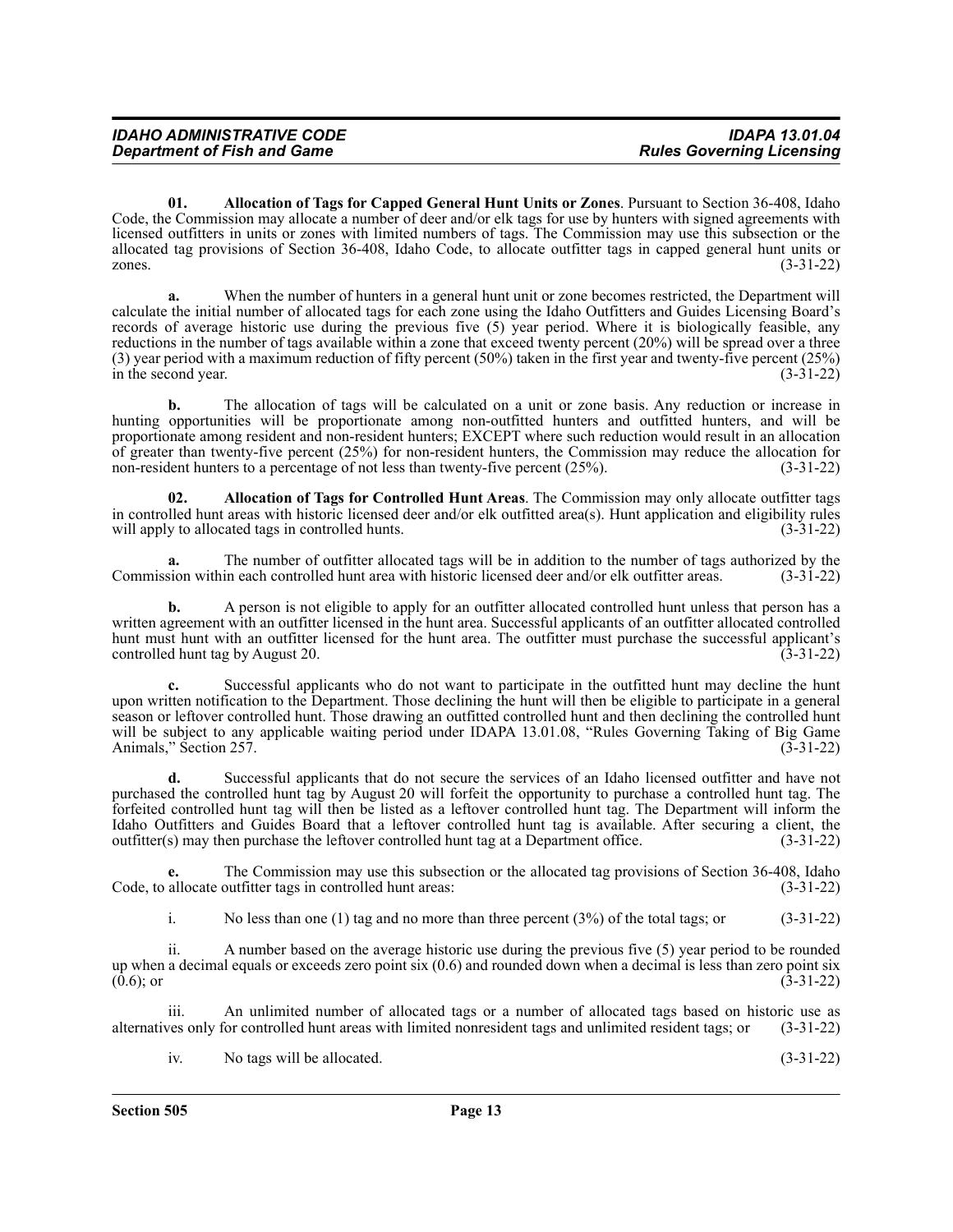#### <span id="page-13-0"></span>**506. DEER AND ELK OUTFITTER ALLOCATED TAG.**

**01. Distribution of Outfitter Allocated Tags**. Allocated tags will be sold by the Department, as designated by Section 36-2107, Idaho Code, and IDAPA 24.35.01.057, "Rules of Idaho Outfitters and Guides Licensing Board," to hunters with signed agreements with licensed outfitters in those zones with a cap on the number of tags sold and in outfitter allocated controlled hunts. Application for the purchase of allocated tags will be made by the outfitter for the hunter on a form prescribed by the Department. The application shall be accompanied by the appropriate license fees and a certification by the outfitter that the hunter has a signed agreement to hunt with the outfitter making application. (3-31-22)

**02. Designated Buyers**. Purchasers of allocated tags who return their unused tag and a notarized affidavit stating that the tag buyer has not hunted may designate another person to purchase a replacement tag. If the original buyer does not make a designation, the outfitter may make the designation. The designated buyer must pay the regular fee for the replacement tag. (3-31-22)

**03. Unsold Tags**. Any allocation tags not sold by August 1 of each year will be sold by the Department on a first-come, first-served basis. (3-31-22)

### <span id="page-13-1"></span>**507. – 549. (RESERVED)**

#### <span id="page-13-2"></span>**550. NONRESIDENT DEER AND ELK TAG QUOTAS.**

**01.** General Hunt Tag Quotas. The following number of general hunt tags will be set aside annually rved for sale to nonresidents: (3-31-22) and reserved for sale to nonresidents:

**a.** Fourteen thousand (14,000) total deer tags (regular and white-tailed deer tags); (3-31-22)

**b.** Twelve thousand eight hundred fifteen (12,815) total elk tags (A and B tags); (3-31-22)

**c.** One thousand five hundred (1,500) white-tailed deer tags, available only upon sell out of deer tags referenced in Subsection 550.01.a. (3-31-22)

**02. Disabled American Veteran Hunt Tag Quotas.** The following number of disabled American veteran general hunt tags will be set aside annually and reserved for sale to eligible nonresidents. (3-31-22)

**a.** Five hundred (500) total disabled American veteran deer tags (regular and white-tailed deer tags);

(3-31-22)

**b.** Three hundred (300) total disabled American veteran elk tags (A and B tags). (3-31-22)

**03.** Exceptions. Tag sales to the following persons will not be counted in the quotas in Section 550 of these rules: (3-31-22) these rules:  $(3-31-22)$ 

**a.** Unqualified Residents: Persons who have moved into Idaho and by notarized affidavit show proof of their intent to become bona fide Idaho residents but are not yet qualified to purchase a resident license. (3-31-22)

**b.** Designated Buyers of unused nonresident tags to which the quota has already applied: an unused nonresident general hunt deer or elk tag, accompanied by a notarized affidavit stating that the tag buyer has not hunted, may be designated to another nonresident for purchase at the regular tag price, by the original buyer or an outfitter or guide retained by the original buyer, or absent such designation, may be sold by the Department on a firstcome, first-serve basis. (3-31-22)

| Holders of resident lifetime license certificates who are no longer Idaho residents. (3-31-22) |                                    |
|------------------------------------------------------------------------------------------------|------------------------------------|
|                                                                                                | $\sim$ $\sim$ $\sim$ $\sim$ $\sim$ |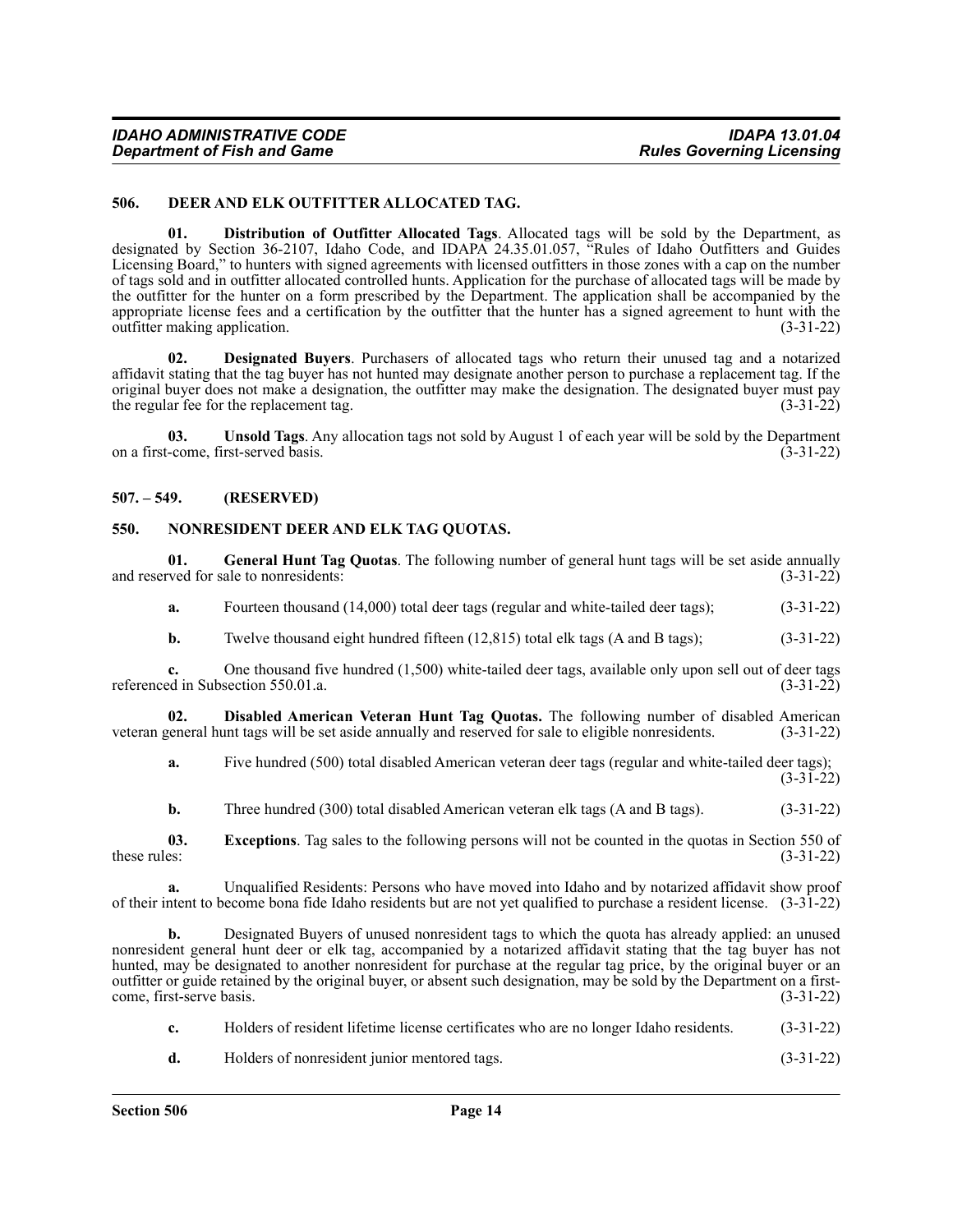#### <span id="page-14-0"></span>**551. – 559. (RESERVED)**

#### <span id="page-14-1"></span>**560. SALE OF UNSOLD NONRESIDENT GENERAL DEER AND ELK TAGS AS SECOND TAGS.**

Any nonresident general deer or elk tags unsold on or after August 1 may be sold to residents and to nonresidents as a second general hunt tag, at the nonresident tag price. Unless the Commission has limited the use of second tags in a unit or zone by proclamation, a resident may buy a second tag for an elk zone where a nonresident limit has been reached if the zone is unlimited to residents, and a resident may use a second regular or white-tailed deer tag in any unit in the same manner as a first resident general hunt tag. (3-31-22)

# <span id="page-14-2"></span>**561. – 600. (RESERVED)**

#### <span id="page-14-3"></span>**601. REFUNDS TO NONRESIDENTS.**

The Department will not refund any fee for any nonresident license (as defined in Section 36-202(aa), Idaho Code), except as follows, and provided the refund request is in writing, is accompanied by the original license and tag, and is received or postmarked on or before December 31 of the calendar year in which the license was valid. (3-18-22)

Refund. Nonresident general or controlled hunt deer or elk tag fees and hunting license fees may be refunded due to the death of licensee; illness or injury of licensee that totally disabled the licensee for the entire length of any applicable hunting season; or military deployment of licensee due to an armed conflict; as substantiated by death certificate, published obituary, written justification by a licensed medical doctor, copy of military orders, or similar documentation. The hunting license fee will not be refunded if it was used to apply for any controlled hunt or to purchase a turkey, mountain lion, or bear tag. The amount refunded will be the amount of the applicable deer or elk tag and hunting license fees, less all issuance fees and a fifty dollar (\$50) processing fee. (3-18-22)

**02. Partial Refund**. Nonresident general and controlled hunt deer or elk tag fees may be partially refunded for a reason other than those in the preceding subsection based on the postmark date in the below table. The hunting license fee will not be refunded.

| Postmarked                 | <b>Percent of Tag Fee</b><br><b>Refunded</b> |
|----------------------------|----------------------------------------------|
| Before April 1             | 75%                                          |
| In April through June      | 50%                                          |
| In July and August         | 25%                                          |
| September through December | 0%                                           |

(3-18-22)

**03. Department Error**. The Department will refund fees when it determines that a Department employee made an error in the issuance of the license. (3-18-22)

#### <span id="page-14-4"></span>**602. SPECIAL MILITARY DEPLOYMENT REFUND AND RAIN CHECK.**

**01. Special Refund and Rain Check**. This special refund and rain check rule applies to the appropriate calendar year hunting season. Because of military deployment, some persons will be unable to hunt big game animals for which they purchased tags. (3-31-22)

**02. Special Refund and Rain Check Eligibility**. Holders of tags who can show in good faith they could not participate in hunting activities due to military deployment will be eligible for a refund or rain check for license and tags for the next calendar year hunting season as outlined in this rule. (3-31-22)

**03. Tag Options**. Holders of a general season or controlled hunt tag for deer, elk, moose, bighorn sheep, or mountain goat may request: (3-31-22)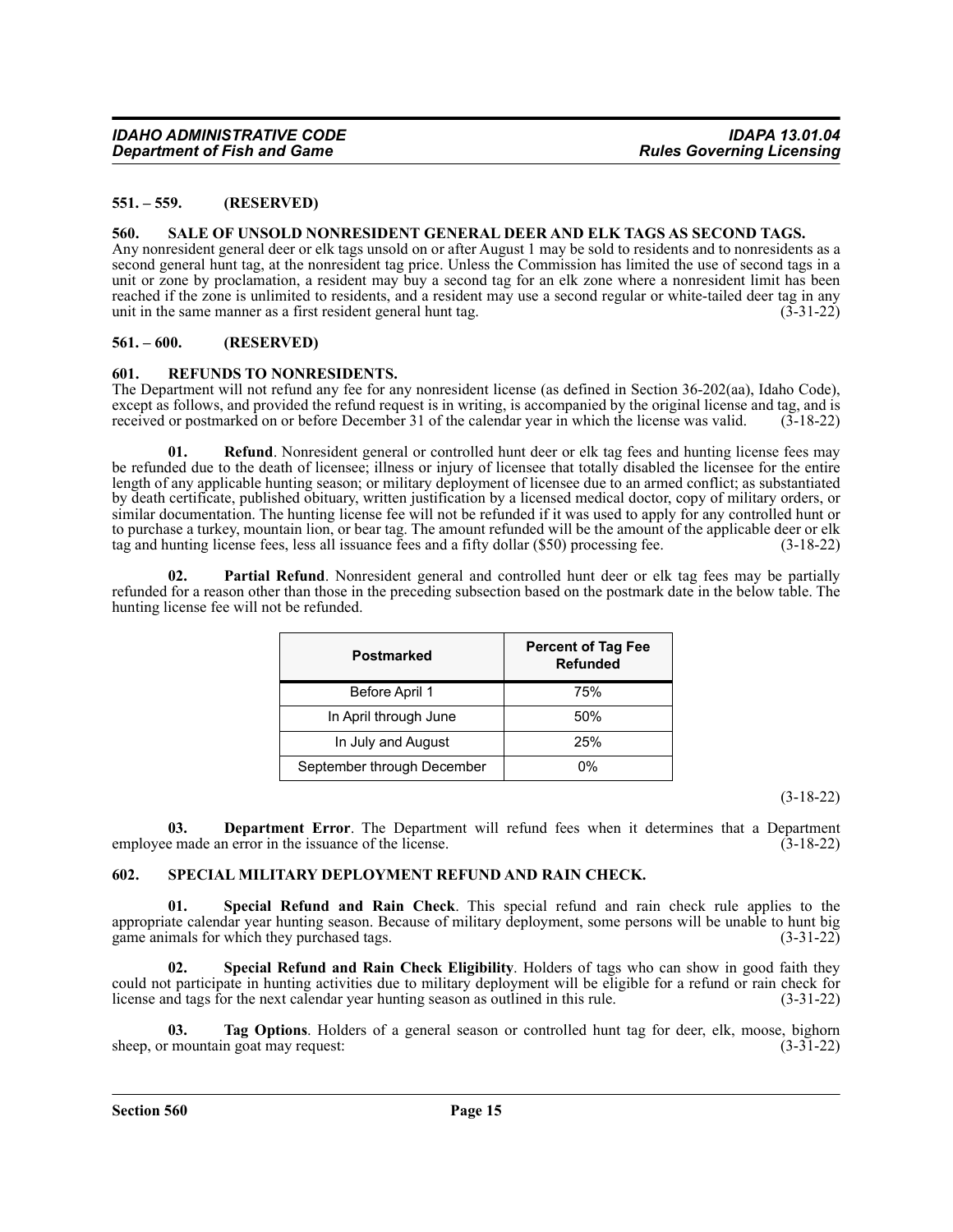**a.** A refund of the hunting license and tag fee; (3-31-22)

**b.** A rain check for a hunting license and the same general or controlled hunt tag for the same species ext calendar year hunting season; or for the next calendar year hunting season; or

**c.** For deer and elk only, an exchange in the calendar year for a general season tag for the same species r zone or area so long as tags are available in that area or zone. (3-31-22) in another zone or area so long as tags are available in that area or zone.

**04. Nonresident Bear or Mountain Lion Tags**. Holders of nonresident bear or mountain lion tags may request:  $(3-31-22)$ 

**a.** A refund of the hunting license and tag fee; or (3-31-22)

**b.** A rain check for a hunting license and tag for the next calendar year hunting season. (3-31-22)

**05. Ineligible to Request Tag Refund or Rain Check**. If the person hunts a species of wildlife before requesting a refund or rain check, then the tag fee for that species will not be refunded or eligible for a rain check for the next calendar year season. (3-31-22)

**06. Ineligible to Request License Fee Refund or Rain Check**. If the person hunts for any species during the applicable year before requesting a refund or rain check, then the hunting license fee will not be refunded or eligible for a rain check for the next calendar year season. (3-31-22) or eligible for a rain check for the next calendar year season.

**07. Refunds Will Be for the Amount Paid**. All refunds will be for the amount the person paid for the hunting license or tag. (3-31-22)

**08. Use of Department-Approved Form for Rain Check or Refund Request**. Requests for a refund or rain check under this section will be made on the Department-approved form (found on Idaho Fish and Game website at <http://fishandgame.idaho.gov/>) on or before December  $3\hat{1}$  of the calendar year in which the license and tags were valid, along with a copy of deployment papers, or a letter from their commanding officers stating the dates the individual was deployed for duty. Those requests received after this date will not be eligible for the special refund or rain check. (3-31-22)

# <span id="page-15-0"></span>**603. – 699. (RESERVED)**

#### <span id="page-15-1"></span>**700. BIGHORN SHEEP AUCTION TAG.**

**01. Eligibility**. Only persons eligible to purchase an Idaho hunting license are eligible to bid on the bighorn sheep auction tag. (3-31-22)

**02. Validity of Tag**. The Bighorn Sheep Auction Tag will be valid in Controlled Hunt Area 11 only during odd-numbered years and during even-numbered years when the Bighorn Sheep Lottery Tag holder chooses not to hunt in Controlled Hunt Area 11. (3-31-22)

#### **03. License and Controlled Hunt Tag**. (3-31-22)

**a.** A hunting license and controlled hunt tag will be provided to the successful bidder from the net proceeds of the auction. (3-31-22)

**b.** The successful bidder for the Bighorn Sheep Auction Tag must file a notarized affidavit within fifteen (15) days of the successful bid if the hunting license and tag are to be designated to another individual.

(3-31-22)

**04. Application of Big Game Rules**. All rules governing IDAPA 13.01.08, "Rules Governing Taking ame Animals," apply to the eligible and successful bidders other than as specified herein. (3-31-22) of Big Game Animals," apply to the eligible and successful bidders other than as specified herein.

**a.** No successful bidder is eligible to apply for a bighorn sheep controlled hunt tag the same year the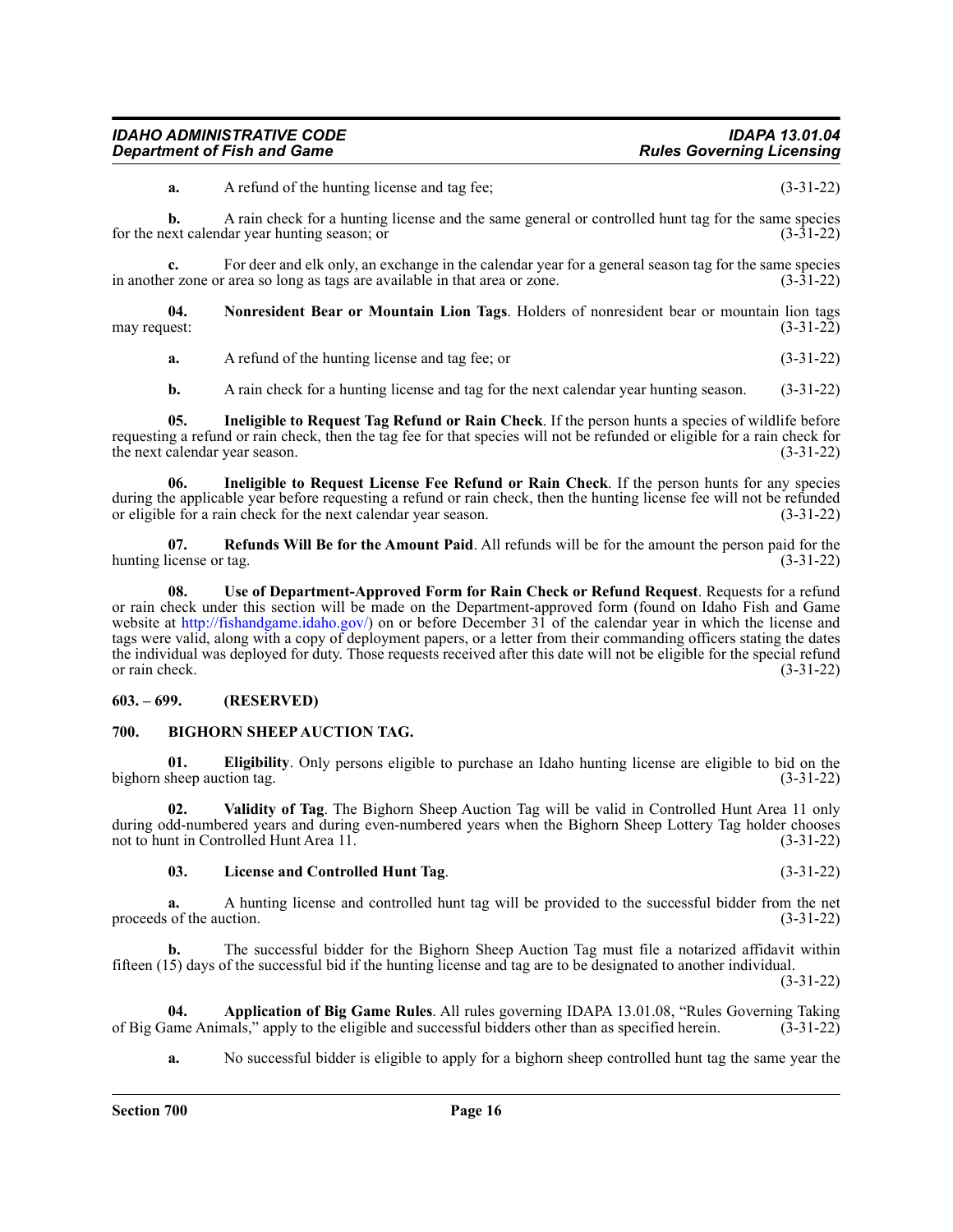bidder is issued a Bighorn Sheep Auction Tag. (3-31-22)

**b.** Bighorn sheep auction tag recipients are exempt from the once-in-a-lifetime restrictions on killing bighorn sheep.  $(3-31-22)$ 

# <span id="page-16-0"></span>**701. GOVERNOR'S WILDLIFE PARTNERSHIP TAGS.**

**01. Application of Big Game Rules**. All rules in IDAPA 13.01.08, "Rules Governing Taking of Big Game Animals," apply to recipients of Governor's Wildlife Partnership Tags other than as specified in this section.

(3-31-22)

# **02. Eligibility**. (3-31-22)

**a.** Only persons eligible to purchase an Idaho hunting license are eligible to bid on a Governor's Wildlife Partnership Tag. (3-31-22)

**b.** A person is eligible to receive only one (1) Governor's Wildlife Partnership Tag in a calendar year. (3-31-22)

**c.** There is no waiting period for eligibility for Governor's Wildlife Partnership Tags for elk, deer, or pronghorn. (3-31-22)

**03. Validity of Tag**. Each Governor's Wildlife Partnership Tag is valid for one (1) designated species annually and within the timeframe and area prescribed by the Commission. (3-31-22)

# **04. License and Controlled Hunt Tag**. (3-31-22)

**a.** A hunting license and controlled hunt tag will be provided to the successful bidder from the net of the Governor's Wildlife Partnership Tag auction. (3-31-22) proceeds of the Governor's Wildlife Partnership Tag auction.

**b.** The successful bidder for a Governor's Wildlife Partnership Tag must file a notarized affidavit within fifteen (15) days of the successful bid if the hunting license and tag are to be designated to another individual. (3-31-22)

**c.** If a recipient of a Governor's Wildlife Partnership Tag draws a controlled hunt tag for that species for the same year, the controlled hunt tag is voided and the tag fee will be refunded upon the return of the tag to the Department, unless the tag is a controlled depredation hunt tag or a controlled hunt extra tag. The recipient of a Governor's Wildlife Partnership Tag may purchase second, extra, or leftover tags if a holder of a controlled hunt tag for deer, elk, or pronghorn is allowed to do so under IDAPA 13.01.08, "Rules Governing Taking of Big Game Animals." (3-31-22)

**d.** Any person who receives a Governor's Wildlife Partnership Tag for bighorn sheep, mountain goat or moose, and who is otherwise eligible to apply for a deer, elk or pronghorn controlled hunt tag, and who draws such a tag, will be allowed to hunt for those species during the same year the Governor's Wildlife Partnership Tag is valid. (3-31-22)

# <span id="page-16-1"></span>**702. – 799. (RESERVED)**

# <span id="page-16-2"></span>**800. BIGHORN SHEEP LOTTERY TAG.**

# **01. Eligibility**. (3-31-22)

**a.** Only persons eligible to purchase an Idaho hunting license are eligible to purchase tickets for the Bighorn Sheep Lottery Tag. "Tickets" for the Lottery Tag are hunt applications and are not transferable. A person may submit an application for another eligible individual. (3-31-22) may submit an application for another eligible individual.

**b.** If any person is drawn for the Bighorn Sheep Lottery Tag and has already been drawn for a bighorn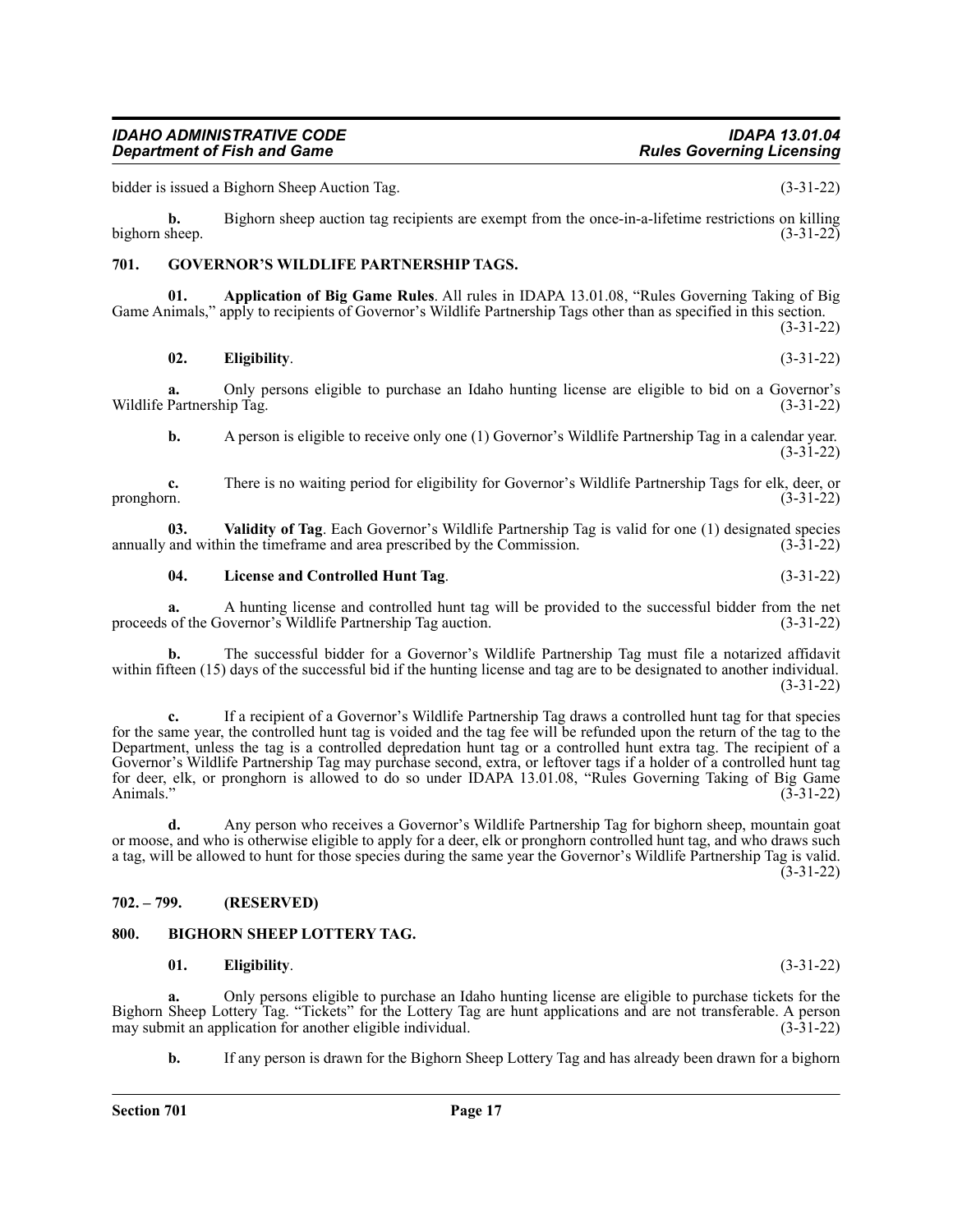sheep controlled hunt tag for the same year, the controlled hunt tag will be voided and the tag fees refunded after return of the earlier drawn tag to the Department. The Lottery Tag is valid to hunt bighorn sheep in the year drawn. (3-31-22)

**02. Validity of Tag**. The Bighorn Sheep Lottery Tag will be valid in Controlled Hunt Area 11 only during even-numbered years and during odd-numbered years when the Bighorn Sheep Auction Tag holder chooses not to hunt in Controlled Hunt Area 11. (3-31-22) not to hunt in Controlled Hunt Area 11.

**03. Tag**. (3-31-22)

**a.** A hunting license (if needed) and a controlled hunt tag will be provided to the eligible person drawn for the Lottery Tag from the net proceeds. (3-31-22)

**b.** The Bighorn Sheep Lottery Tag will only be issued to the eligible person whose name appears on the application drawn for the tag, and will not be issued to another individual. (3-31-22)

**04. Application of Big Game Rules**. All rules in IDAPA 13.01.08, "Rules Governing Taking of Big Game Animals," apply to Lottery Tag applicants and the Tag recipient, other than as specified herein. (3-31-22)

**a.** Bighorn Sheep Lottery Tag recipients are exempt from the once-in-a-lifetime restrictions on killing bighorn sheep. (3-31-22)

**b.** Any person who wins a Bighorn Sheep Lottery Tag, and who is otherwise eligible to apply for a deer, elk, or pronghorn controlled hunt tag and who has drawn such a tag, will be allowed to hunt for those species during the same year the Bighorn Sheep Lottery Tag is valid. (3-31-22)

### <span id="page-17-0"></span>**801. – 899. (RESERVED)**

#### <span id="page-17-1"></span>**900. CHILDREN WITH SPECIAL NEEDS BIG GAME TAG.**

**01.** Availability. The Department will make up to five (5) big game tags available for children with life ng medical conditions each year. threatening medical conditions each year.

Any of the five (5) big game tags described in Section 901 that has not been issued by July 15 each available for children with life threatening conditions. (3-31-22) year may also be available for children with life threatening conditions.

**02. Eligibility**. A special needs big game tag will only be issued to a resident or nonresident minor (seventeen (17) years of age or younger) with a life threatening medical condition as certified by a qualified and licensed physician, and who is sponsored by a qualified organization defined in Section 36-408(6), Idaho Code. Minimum age, hunter education, and license requirements are waived for individuals applying for or receiving a special needs big game tag. (3-31-22)

**03.** Validity of Tag. Each special needs tag will be valid for only one (1) of the following species: deer, ghorn, moose, black bear, or mountain lion. (3-31-22) elk, pronghorn, moose, black bear, or mountain lion.

**a.** The special needs tag is valid in any open hunt, controlled or general, as provided by Commission proclamation, EXCEPT the use of the special needs tag is restricted from use in any Controlled Hunt with less than five  $(5)$  controlled hunt tags.  $(3-31-22)$ 

**b.** Applicants may only receive one (1) special needs tag in a lifetime.  $(3-31-22)$ 

**c.** In exercising hunting privileges, the recipient of a special needs tag must be accompanied by an adult in possession of a valid Idaho big game hunting license. (3-31-22)

**04. Application**. Applications will be on a form as prescribed by the Department. (3-31-22)

**a.** Applications will only be considered from eligible nonprofit organizations. For drawing eligibility,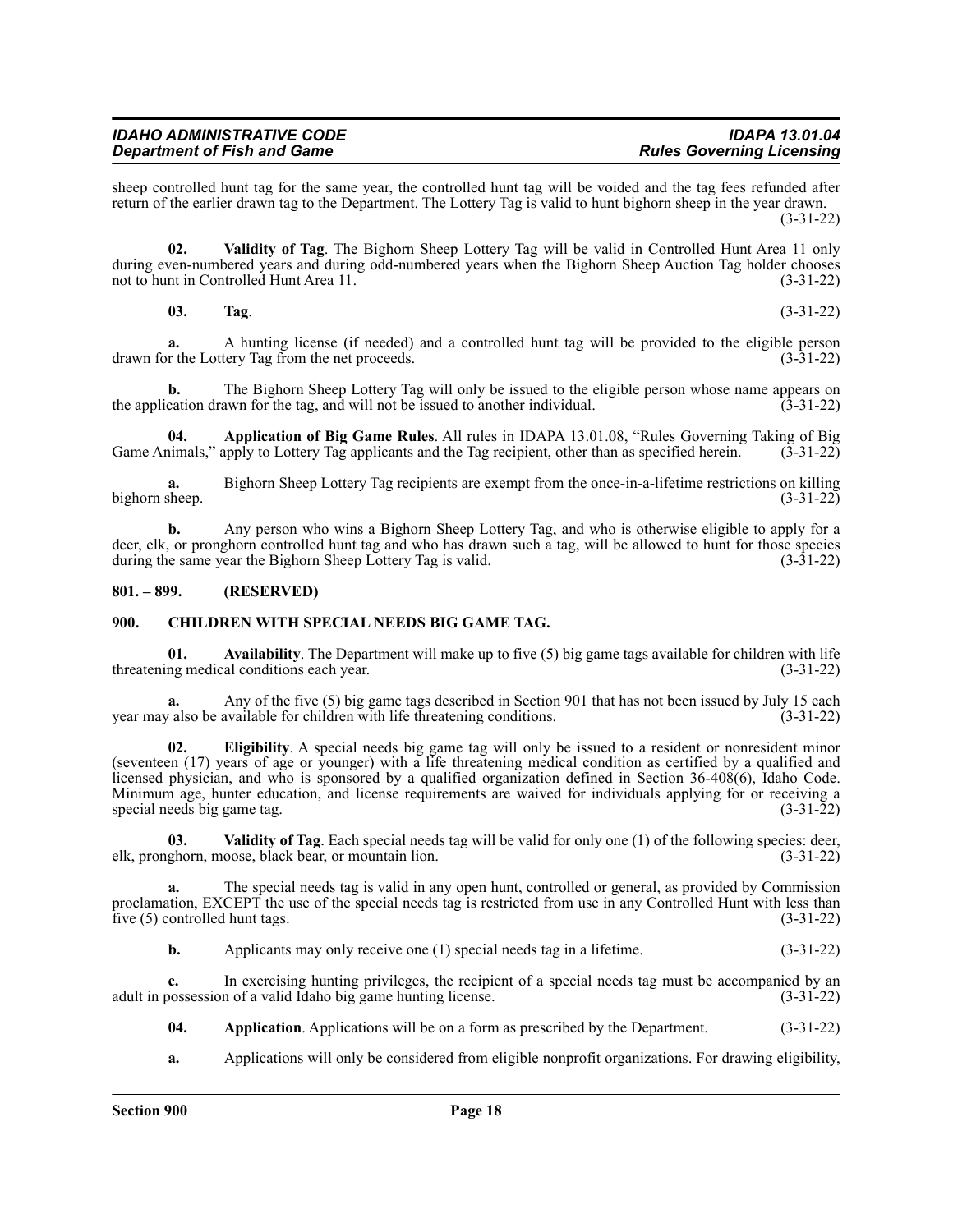the Department must receive an application between January 2 through January 31, inclusively, of the calendar year<br>(3-31-22) for the hunt.  $(3-31-22)$ 

**b.** Applications received by the Department after January 31 may be considered on a first-come basis if there are not sufficient eligible applications. (3-31-22)

**c.** A copy of the nonprofit organization's IRS determination letter must accompany the application. (3-31-22)

**05. Fees**. All fees associated with applying for and receiving a special needs tag, including fees for any associated Disabled Persons Motor Vehicle Hunting Permit or Disabled Archery Permit, are waived. (3-31-22)

**06. Random Draw**. Eligible applications will be randomly drawn for tag issuance if the number of applications exceeds the number of tags available. (3-31-22)

**07.** Nonresident Tag Limitation. Not more than one (1) special needs tag will be issued to a ent, unless there are insufficient applications for resident applicants. (3-31-22) nonresident, unless there are insufficient applications for resident applicants.

### <span id="page-18-0"></span>**901. DISABLED VETERANS SPECIAL BIG GAME TAG.**

**01.** Availability. The Department will make five (5) big game tags available for disabled veterans, of  $(2)$  tags will be designated to the Idaho Division of Veterans Services.  $(3-31-22)$ which two (2) tags will be designated to the Idaho Division of Veterans Services.

**a.** Any of the five (5) big game tags described in Section 900 that has not been issued by July 15 each year may also be available for disabled veterans. (3-31-22)

**02. Eligibility**. A disabled veterans special big game tag will only be issued to a disabled veteran, as certified by the Idaho Division of Veterans Services, who is sponsored by a qualified organization defined in Section 36-408(7), Idaho Code. (3-31-22)

**a.** A disabled veteran does not need a hunting license or hunter education to apply for or receive a veterans special big game tag. (3-31-22) disabled veterans special big game tag.

**b.** An individual may only receive one (1) disabled veterans special big game tag in a lifetime.

(3-31-22)

**03. Validity of Tag**. Each disabled veterans special big game tag will be valid for only one (1) of the following species: deer, elk, pronghorn, moose, black bear, or mountain lion. The disabled veterans special big game tag will be valid for use in any general or controlled hunt open for that species, EXCEPT for those Controlled Hunts with fewer than five (5) controlled hunt tags, as authorized by Commission proclamation. (3-31-22)

**a.** Applicants may only receive one (1) disabled veterans special big game tag in a lifetime. (3-31-22)

**04. Application**. Applications will be on a form as prescribed by the Director. (3-31-22)

**a.** Applications will only be considered from an eligible nonprofit organization or governmental agency. For drawing eligibility, the Department must receive the application between January 2 through January 31, inclusively, of the calendar year for the hunt. (3-31-22)

**b.** Applications received by the Department after January 31 may be considered on a first come basis if there are not sufficient eligible applications. (3-31-22)

**c.** A copy of the nonprofit organization's IRS determination letter must accompany the application. (3-31-22)

**05. Fees**. All fees associated with applying for and receiving a disabled veterans special big game tag, including any associated Disabled Persons Motor Vehicle Hunting Permit or Disabled Archer Permit, are waived.